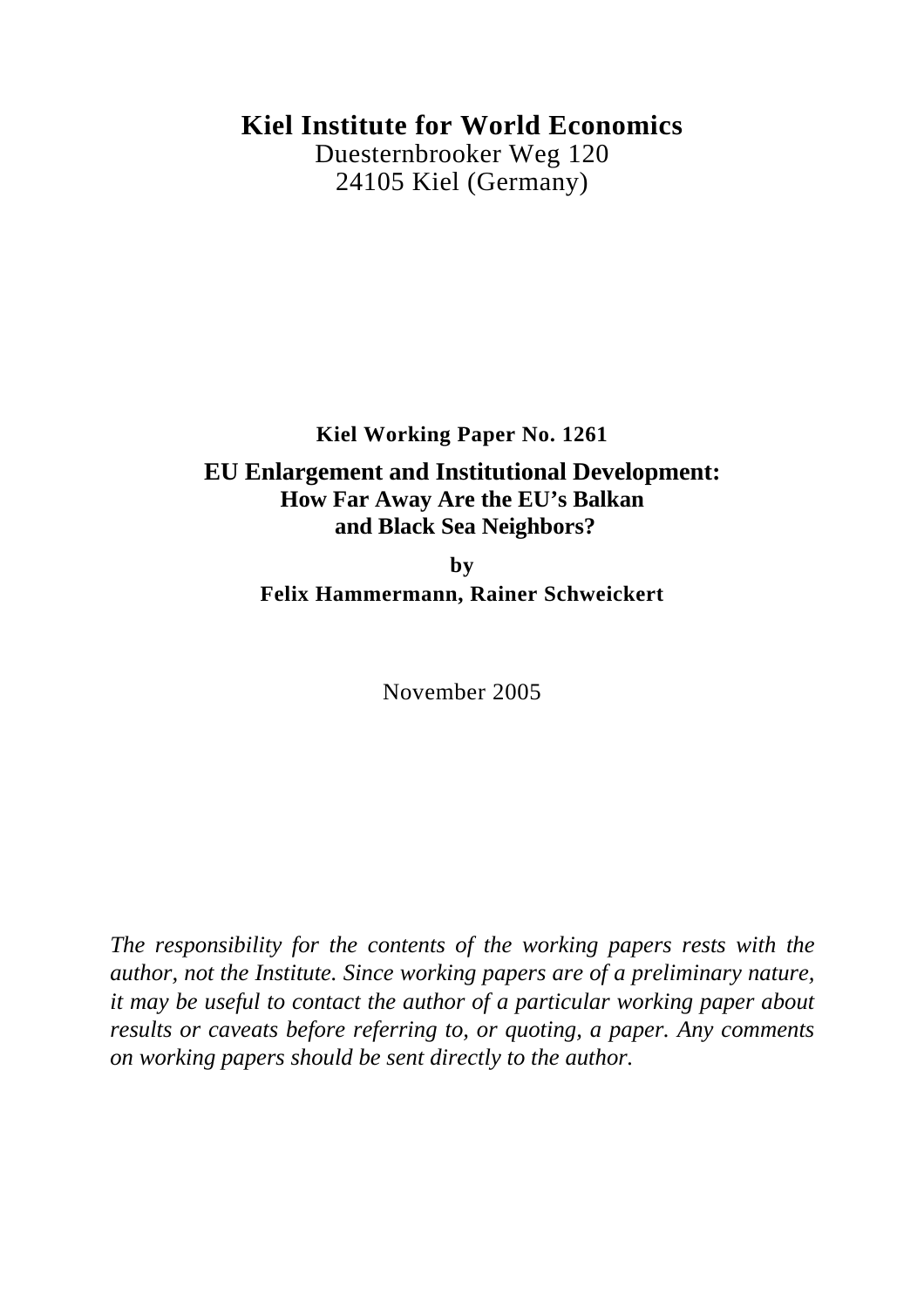# EU Enlargement and Institutional Development:

## How Far Away Are the EU's Balkan and Black Sea Neighbors?

### *Abstract:*

Institutional development in new and potential member countries determines the success of both the catching-up of developing European countries and the deepening of the European integration process. This paper argues that the timing of future enlargement should depend on institutional convergence between the EU and potential accession candidates. Therefore, the paper looks at institutional quality in the EU, in the EU's neighboring Balkan and Black Sea regions, and especially in Bulgaria, Romania, Croatia, Turkey, and Ukraine, i.e. the next countries in the queue for entry or likely to lobby for entry into the EU. Three dimensions of institutional quality—legislative, administrative, and judicative institutions—are analyzed on the basis of the World Bank Governance Indicators using institutional quality in EU member states as a benchmark in order to reveal institutional deficits.

| Keywords:           | Institutions, Transitional Economies, EU Enlargement, |
|---------------------|-------------------------------------------------------|
|                     | Regional Integration, Economic Development            |
| JEL-classification: | P <sub>20</sub> , F <sub>15</sub> , O <sub>10</sub>   |

**Felix Hammermann Rainer Schweickert**  Kiel Institute for World Economics<br>Kiel Institute for World Economics 24100 Kiel, Germany 24100 Kiel, Germany Phone: +49/431/8814-210 Phone: +49/431/8814-494 Fax: +49/431/8814-500 Fax: +49/431/8814-502

Email: [felix.hammermann@ifw-kiel.de](mailto:felix.hammermann@ifw-kiel.de) E-mail: [rainer.schweickert@ifw-kiel.de](mailto:mwiebelt@ifw-kiel.de)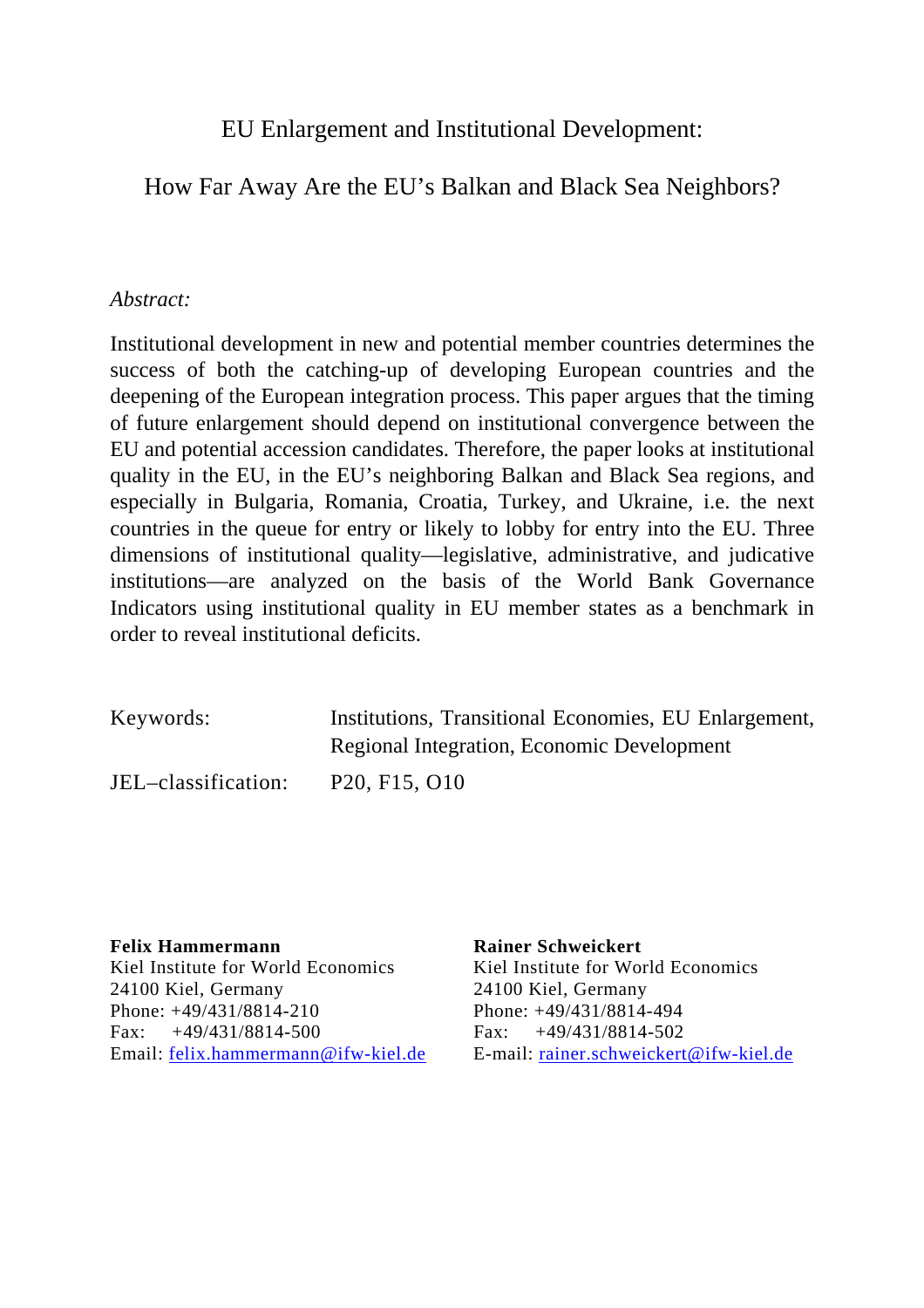### **I. Introduction**

With the accession of Bulgaria and Romania scheduled for 2007, the European Union (EU) is certain to grow to 27 member states. Additionally, negotiations have already started with Croatia and Turkey. The remaining Balkan nations will continue to be regarded as potential members. For the other Black Sea neighbors, the European Neighbourhood Policy provides a framework for privileged relations with the EU (EC 2003, 2004). However, after the "Orange Revolution," Ukraine will opt for the European perspective and is likely to apply for membership (Vinhas de Souza et al. 2005).

At the same time Eurosceptics got the upper hand in some of EU's old member states. The project of a European constitution agreement, which has just been stopped short of a complete disaster, is intended to deepen European integration by means of common domestic, foreign, and security policies. By making central EU institutions more efficient, stronger, and more democratic, the constitution should allow the handling of an increasing and increasingly ambitious community (Varwick 2004). As long as this project is not successful, European matters will have to be settled through the "Flexibility Clause" of the Nice Treaty, in which the member states have been allowed to proceed further in certain political areas provided that they use the common institutions. The currency union and the Schengen Accord are two examples. With more and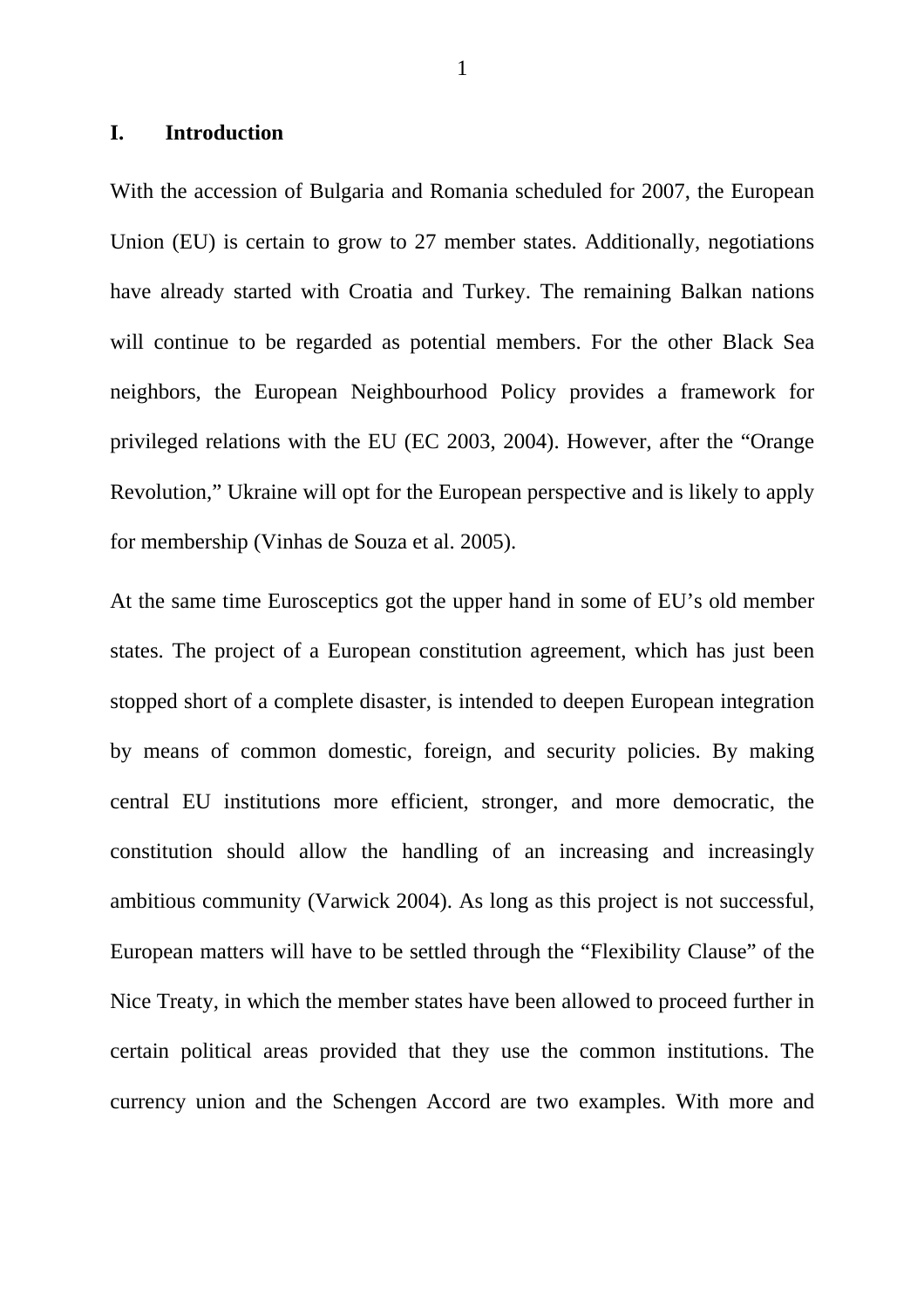more member states this auxiliary solution bears formidable risks for the progress of European integration.

Chapter II gives the basic reasons for the critical role of institutional development in EU enlargement. In Chapter III, we ask whether or not the institutional development of current and potential accession countries is adequate to master the challenges of the integration process. We measure institutional development by the World Bank Governance Indicators (WBGI in the following; Kaufmann et al. 2005) and evaluate institutional development in the EU's Balkan and Black Sea neighbors relative to different EU country groups. This benchmarking allows us to analyze the current state of development in potential next-round accession countries and future EU neighbors (Chapter III). Chapter IV has the implications for the continuing accession process.

# **II. The Importance of Institutional Development for the European Integration Process**

Institutional development is a precondition for entry into the EU. The process of EU enlargement is tightly bound to the concept of convergence. Membership to the EU demands the fulfillment of a series of political, legal, and economic criteria (Foders et al. 2002). The member candidates must demonstrate political stability as a guarantee for a democratic and lawful order, including maintaining human rights standards and insuring the protection of minorities (political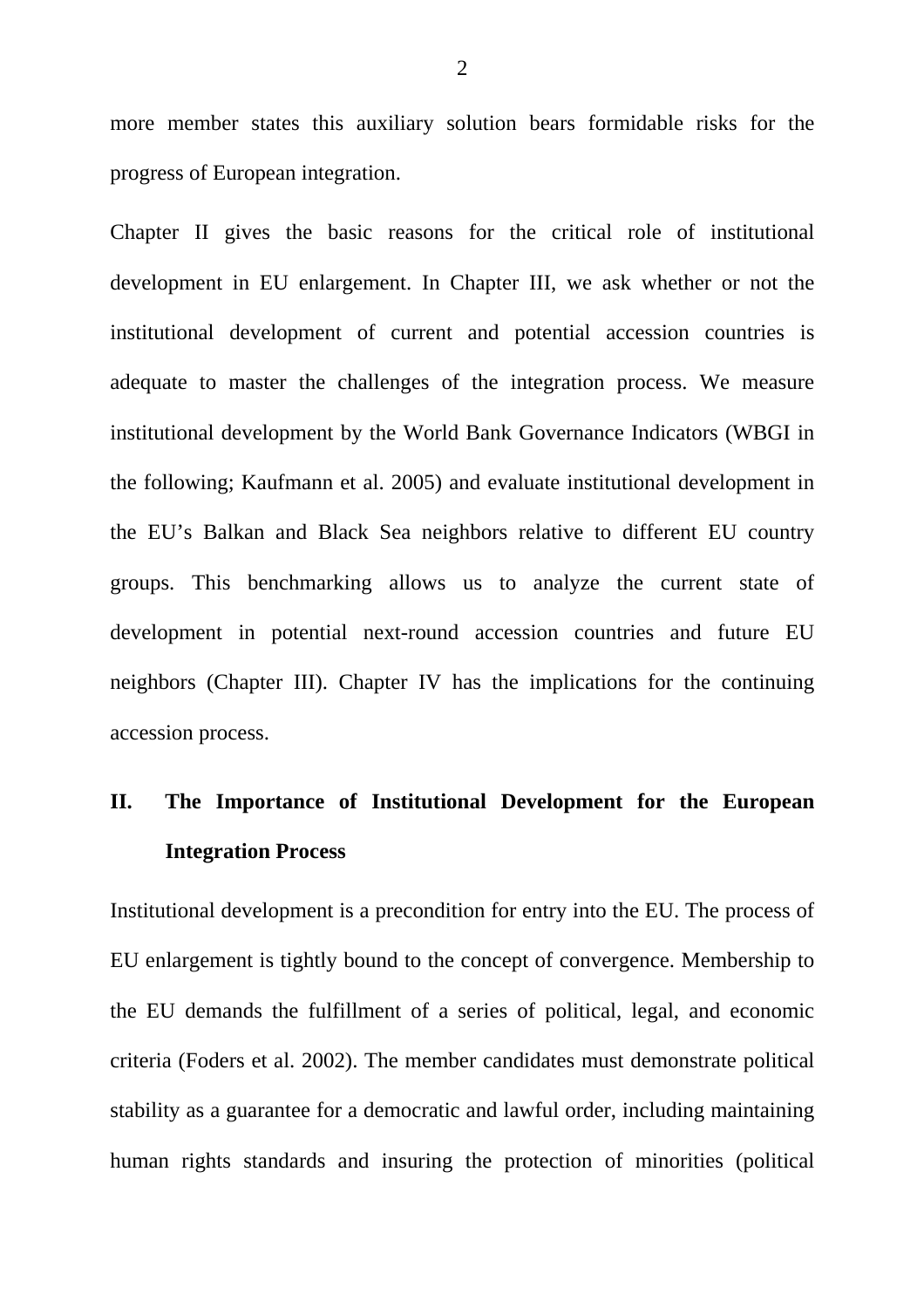criteria). Furthermore, potential members must fully implement the Acquis Communautaire (the entire body of EU law) into national legislation, and adopt the goals of the political, economic, and monetary union (legal criteria). Finally, the candidates must have a fully functioning market economy with the ability to maintain competitiveness in the internal market (economic criteria). These socalled Copenhagen criteria for EU membership insure a certain level of institutional development. They imply that a steady progress in political, legal, and economic institution building in Europe's southeast will be extremely important for potential accession candidates in order to increase their chances for entry into the EU.

Accession candidates, like other emerging market economies, will also benefit directly from institutional development (Schweickert and Thiele 2004). Empirical studies clearly show that institutions are an important explanatory variable for differences in economic performance (Edison 2003). Some authors even suggest that institutional weaknesses are the only fundamental reason for development failures, i.e., that long-run differences in income levels are solely determined by differences in institutional quality (Acemoglu et al. 2001; Easterly and Levine 2002; Rodrik et al. 2002). The link between institution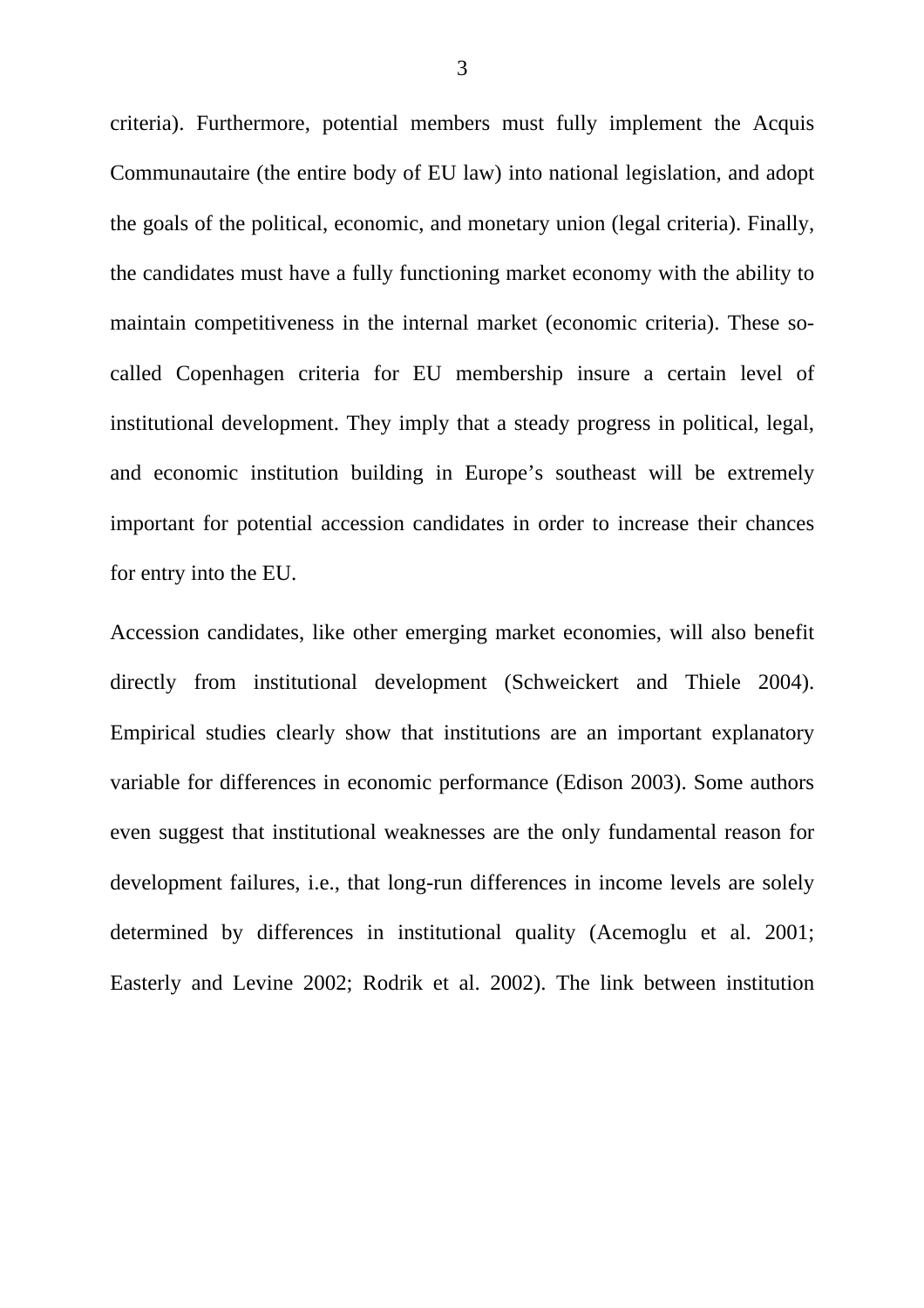building and economic development is even reinforced by the formation of social capital and the convergence of values. $<sup>1</sup>$  $<sup>1</sup>$  $<sup>1</sup>$ </sup>

Enlargement also increases the relevance of heterogeneity. Alesina et al. (2001) demonstrate in a political economy model how a larger union, made of countries with heterogeneous preferences and/or economic fundamentals, decreases the willingness to agree on common policies. The EU always followed a top-down approach based on ex-ante harmonization. In this respect the rule of law always played a decisive role in governing an increasing deepening of integration in Europe (Langhammer 2002; Pelkmans 2000). This will become even more important in the final stage of the completion of the single market. Achieving a well functioning single market in services requires choosing between mutual recognition of regulations or, if this would lead to excessive regulatory competition in a larger EU, abandoning national regulation in favor of centralized regulation at the level of the EU (Tabellini 2003: 67).

Therefore, it is rational for the EU to demand for institutional convergence, which can be expected to make the EU more homogeneous both economically and politically and, thereby, to decrease the costs of decision making. Efficient decision-making procedures will be important for the EU in order to jump start the ambitious project of a political union. Any delay in the catch-up process runs

 $\overline{a}$ 

<span id="page-5-0"></span><sup>1</sup> Economic development shifts the values of a society from survival' to self expression' which, in turn, fosters the process of institution building, especially the demand for democratic structures. See Inglehart et al. (2001).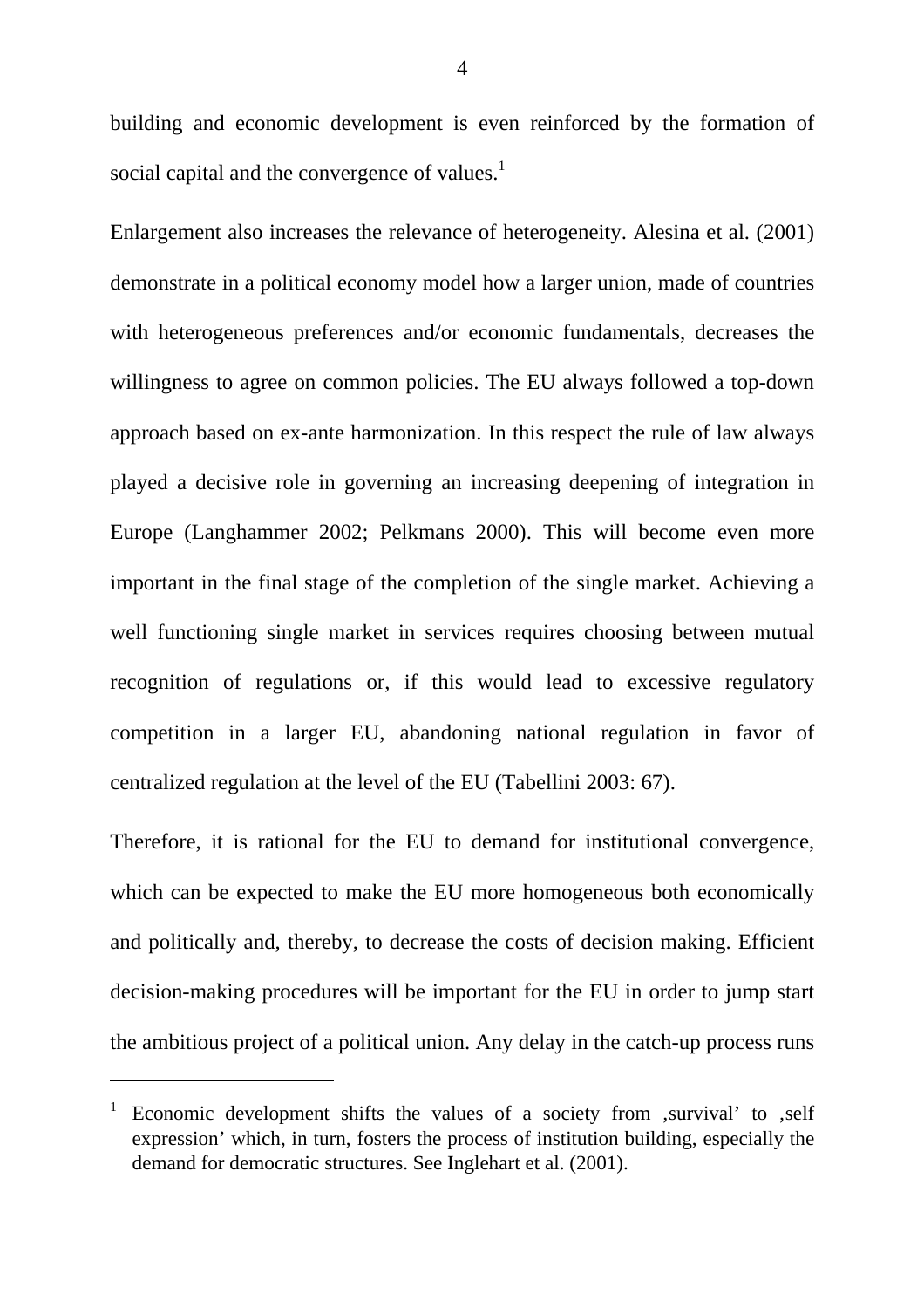the risk of conflicting assessments of political and economic problems, thus undermining the integration process and making agreement more difficult. Any delay in the catch-up process will also put great stress on the EU budget in the form of transfer payments and agricultural subsidies.

### **III. Institutional Quality in Balkan and Black Sea Europe**

### *1. WBGI as a Measure of Institutional Quality*

In a comprehensive project, which started in 1999 (Kaufmann et al. 1999), the World Bank compiled data for a large country sample from many different sources (e.g. the Global Competitiveness Report of the World Economic Forum and the country reports of the Economist Intelligence Unit) and came up with an assessment of six indicators, which are aggregated in this paper to three dimensions of institutional quality:

- *Legislative Institutions* 
	- Voice and accountability
	- Political stability and absence of violence
- *Administrative Institutions* 
	- Government effectiveness
	- Regulatory quality
- *Judicative Institutions*
	- Rule of law
	- Control of corruption.

The first indicator, legislative institutions, captures various aspects related to the political process such as political, civil, and human rights and the likelihood of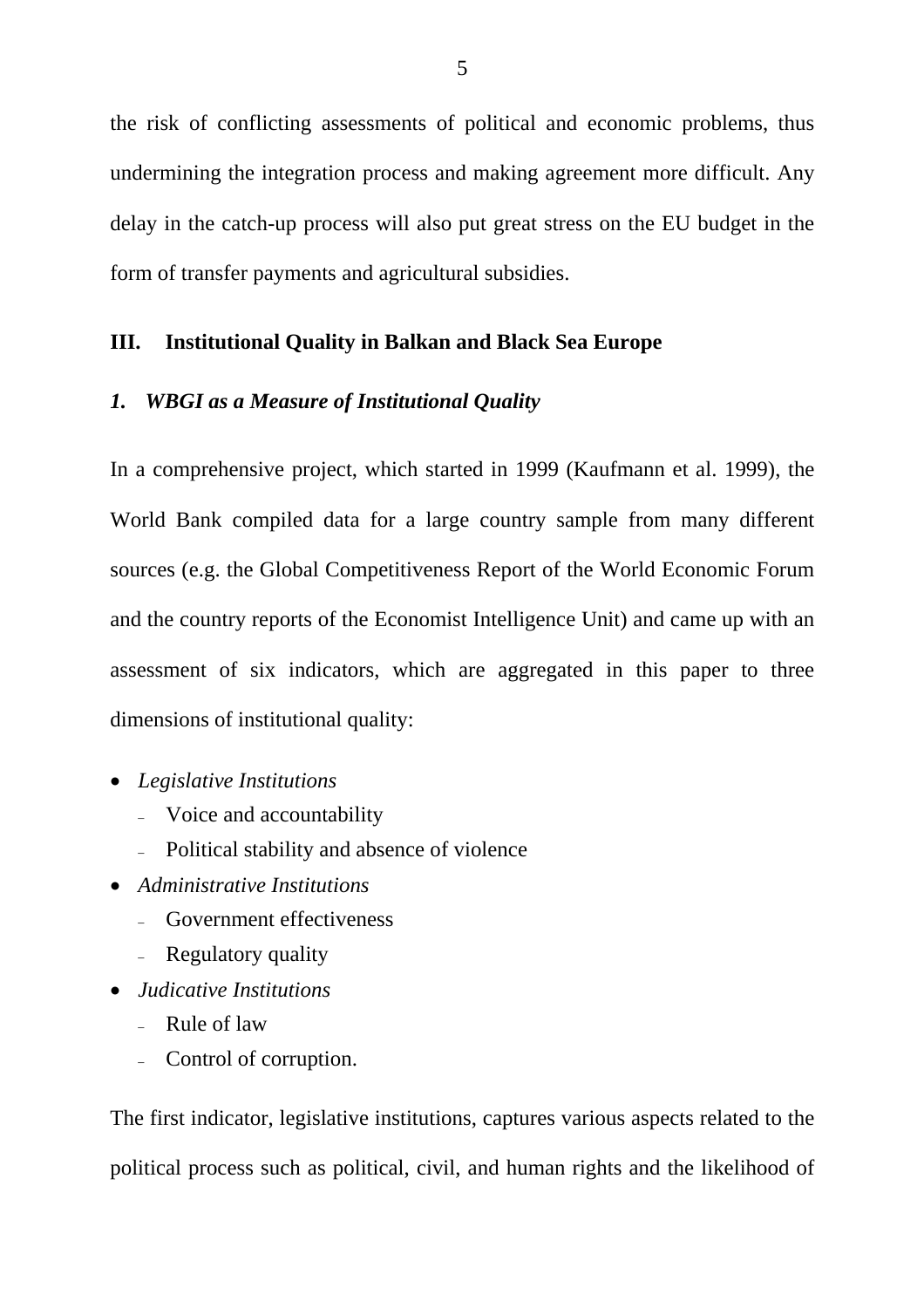changes in government through extraordinary, i.e., non-constitutional, events. The second indicator, administrative institutions, measures the effectiveness of the public administration such as quality, independence and accountability of the bureaucracy and the quality of the institutional framework required for economic activities in the private sector as well as the absence of marketunfriendly policies. The third indicator, judicative institutions, focuses on the trust in the police and the courts, the quality of contract enforcement, and the extent of corruption. The indicators are normalized to a scale from  $-2.5$  to  $+2.5$ , where higher values correspond to better outcomes.

Notwithstanding technical and conceptual deficits of these indicators,<sup>2</sup> institutions have proven to explain economic development. Additionally, the monitoring of the EU according to the Copenhagen criteria looks at institutions, which also figure prominently in the WBGI: human rights, participation, rule of law, effectiveness of government, and control of corruption. Therefore, the WBGI provide a good basis to analyze from a bird's eye view the institutional development in the countries of the Balkan and the Black Sea regions and

l

<span id="page-7-0"></span><sup>2</sup> On the technical level, one has to keep in mind that the data are based on interviews with local experts and thus include a strong subjective element. On the conceptual level, the problem is that despite a general consensus on the institutions, which have to be analyzed, a number of questions about details—e.g. finding the right balance between competition and regulation—do not have a unique answer. In his programmatic article, Stiglitz even argued that with respect to competition policy a consensus is neither possible nor desirable, because economic research will not be able to identify a competition policy that is optimal for all countries at all times. See Stiglitz (1998).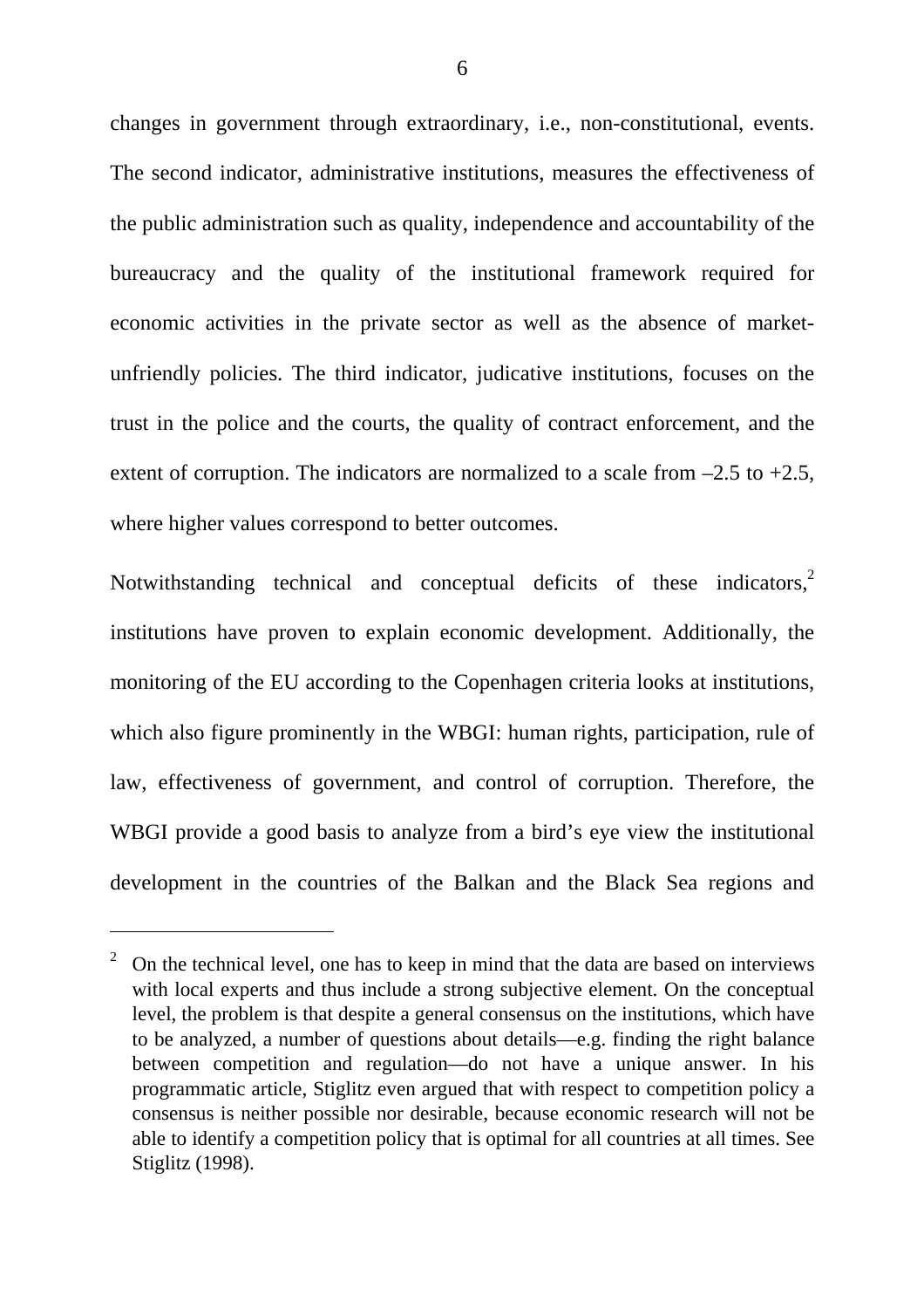compare their progress with the standards set by old and new members of the EU.

### *2. The Quality of Institutions in Neighboring Europe*

Figure 1 shows the quality of overall, legislative, administrative, and judicative institutions calculated as simple averages on the basis of the six WBGI on institutional development for seven regional groups. These country groups are ordered according to their average per capita income.

As predicted by the empirical literature, Figure 1 reveals a strong positive relationship between institutional and economic development. At the same time, it is evident that the current enlargement already has made the EU significantly more heterogeneous than before not to speak of future enlargement rounds ahead:

• While the southern European countries (EU-South) that joined the EU in the 1980s succeeded to close the institutional gap to the EU-15 considerably, the member states of the May 2004 accession (EU-Central and EU-Baltic) still reveal a significant institutional gap. This gap applies to all dimensions of institutions measured by the WBGI.<sup>[3](#page-8-0)</sup>

 $\overline{a}$ 

<span id="page-8-0"></span><sup>&</sup>lt;sup>3</sup> For a discussion of institutional development in the new member states see Roland (2005).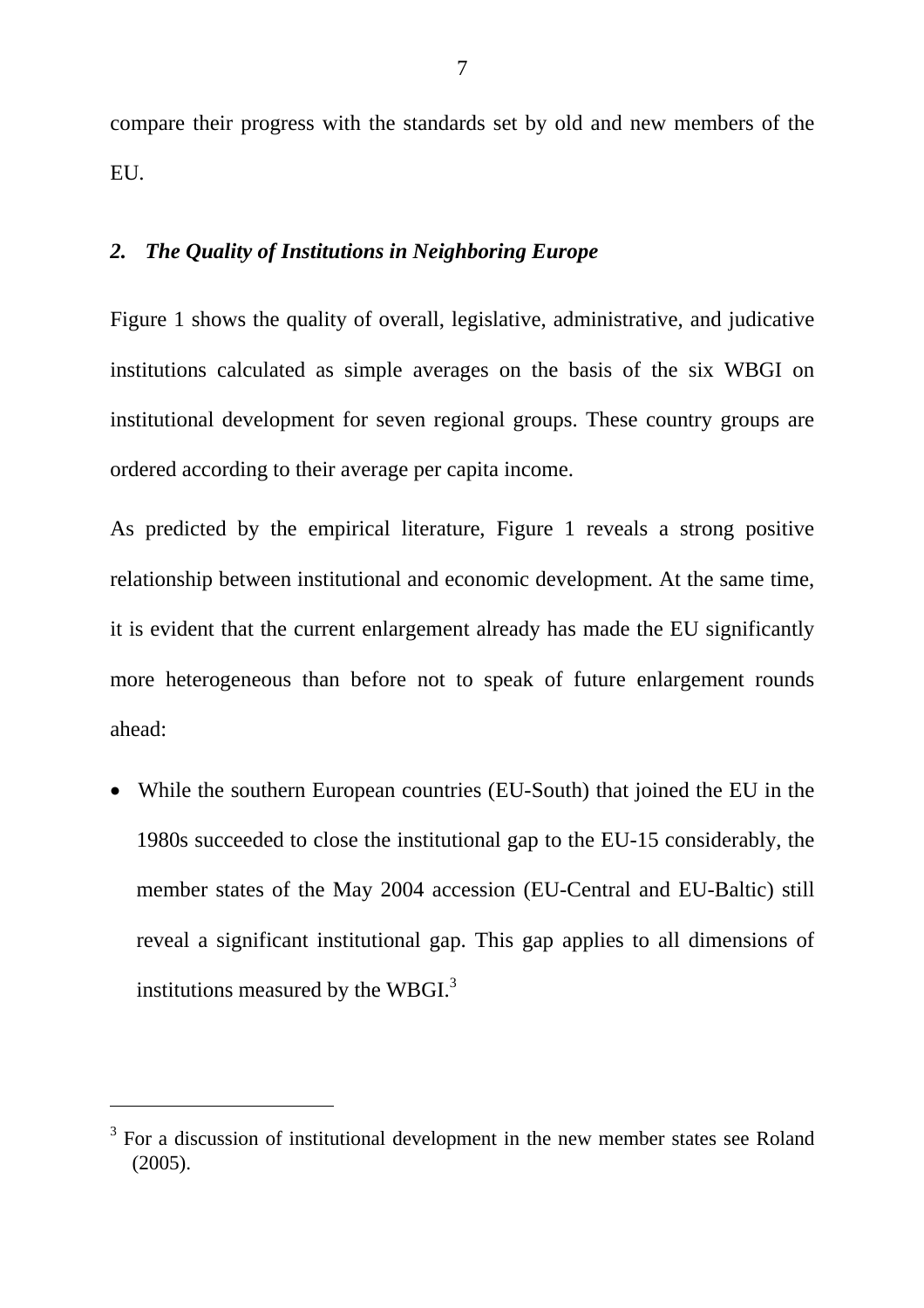- For the non-member states in Central Europe (NMS-Central), Bulgaria and Romania, institutional development is somewhat away from EU standards.
- Institutional development in the non-member states in the Black Sea, including Ukraine, (NMS-Black Sea) and Balkan regions (NMS-Balkan) is comparatively worse. Especially the Balkan countries, still suffering from disintegration and violent conflicts of the recent past and just beginning their nation building, urgently need institutional development.

However, the Baltic countries also provide some encouraging counter-evidence. In 2002, institutional development of the Baltic countries was still considerably worse than in the richer EU-Central countries. This picture changed dramatically. Within two years, progress in institution building has placed the Baltic countries between EU-South and EU-Central. This outcome is a first indication that institutional development can be quite fast if there is a clear perspective, i.e., EU accession. According to the empirical evidence reported above, this institutional progress driven by accession should help the Baltic countries to narrow the income gap to their neighboring countries.

Figure 1 also shows a clear pattern of institutional development with respect to the three dimensions. Different to the EU-15 member states, the development of legislative institutions is generally more advanced than administrative and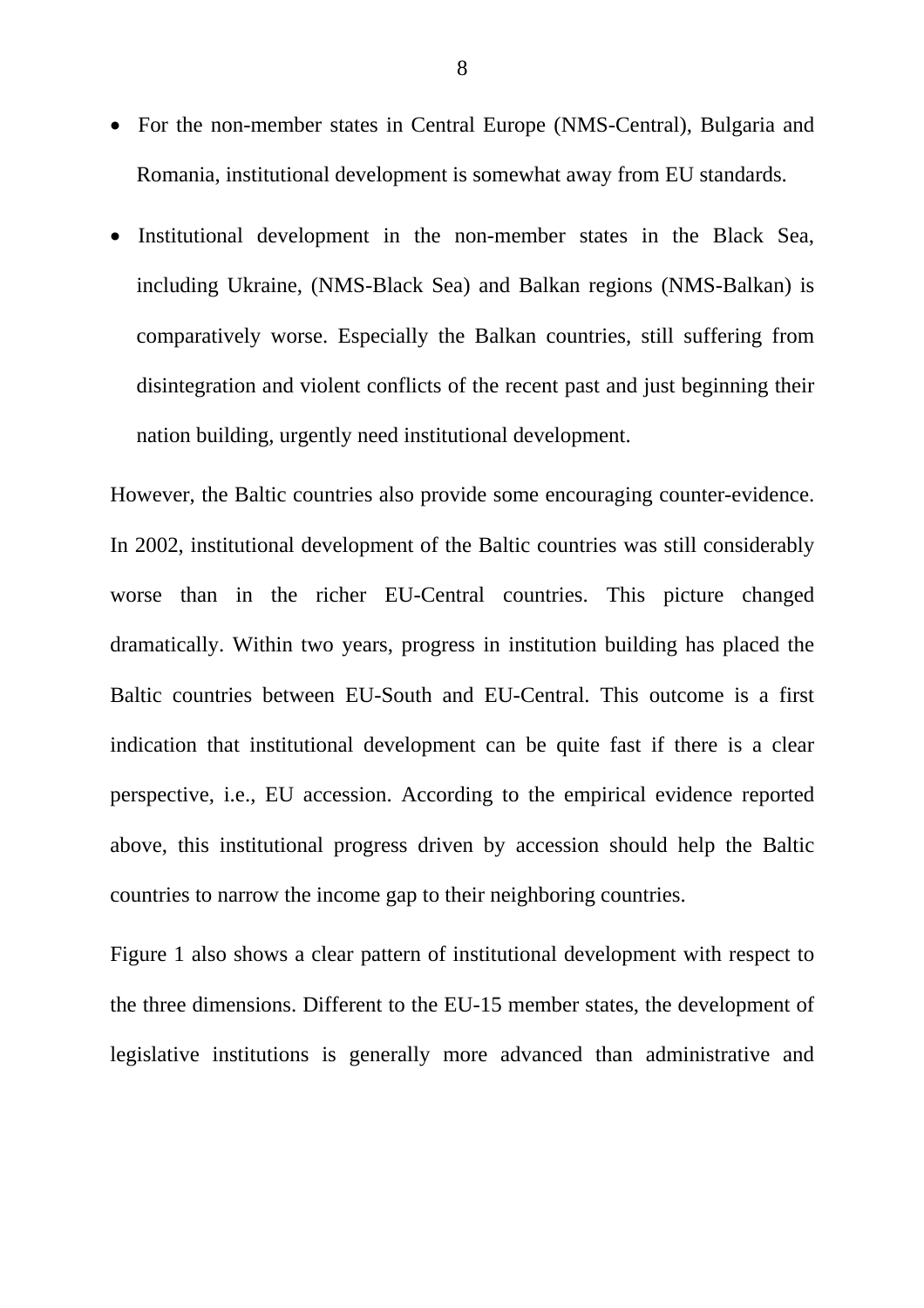judicative institutions.<sup>[4](#page-10-0)</sup> To some extent this seems to be quite natural given the rather fast transition from socialism to democracy and integration into a community with an internationally high quality of political and economic institutions, yet the formal introduction of laws has still to be backed up by their implementation. Neglecting the assessment of actual implementation implies that problems of integration may show up in the next years with potential negative implications for the willingness of EU member states to allow for further enlargements.

Comparing the results for the five countries which are next in the queue for entry, Bulgaria, Romania, Croatia, and Turkey with Ukraine, reveals that these countries are significantly less developed institutionally when measured by EU-15 standards. Additionally, there are pronounced differences between these five countries.

With respect to legislative institutions Bulgaria, Romania, and Croatia perform far better than Turkey and Ukraine (Figure 2). This result is interesting for two reasons. First, Croatia, notwithstanding its initial difficulties, surpassed Bulgaria, which, again, demonstrates that progress with institutional reforms is possible even in a short time period. To the contrary, Turkey made some progress since 2002 when the country even ranged *below* Ukraine. Although the progress made in Turkey during the recent years is evident, the fact that Turkey,

 $\overline{a}$ 

<span id="page-10-0"></span><sup>&</sup>lt;sup>4</sup> With the exception of administrative institutions in the Baltic countries.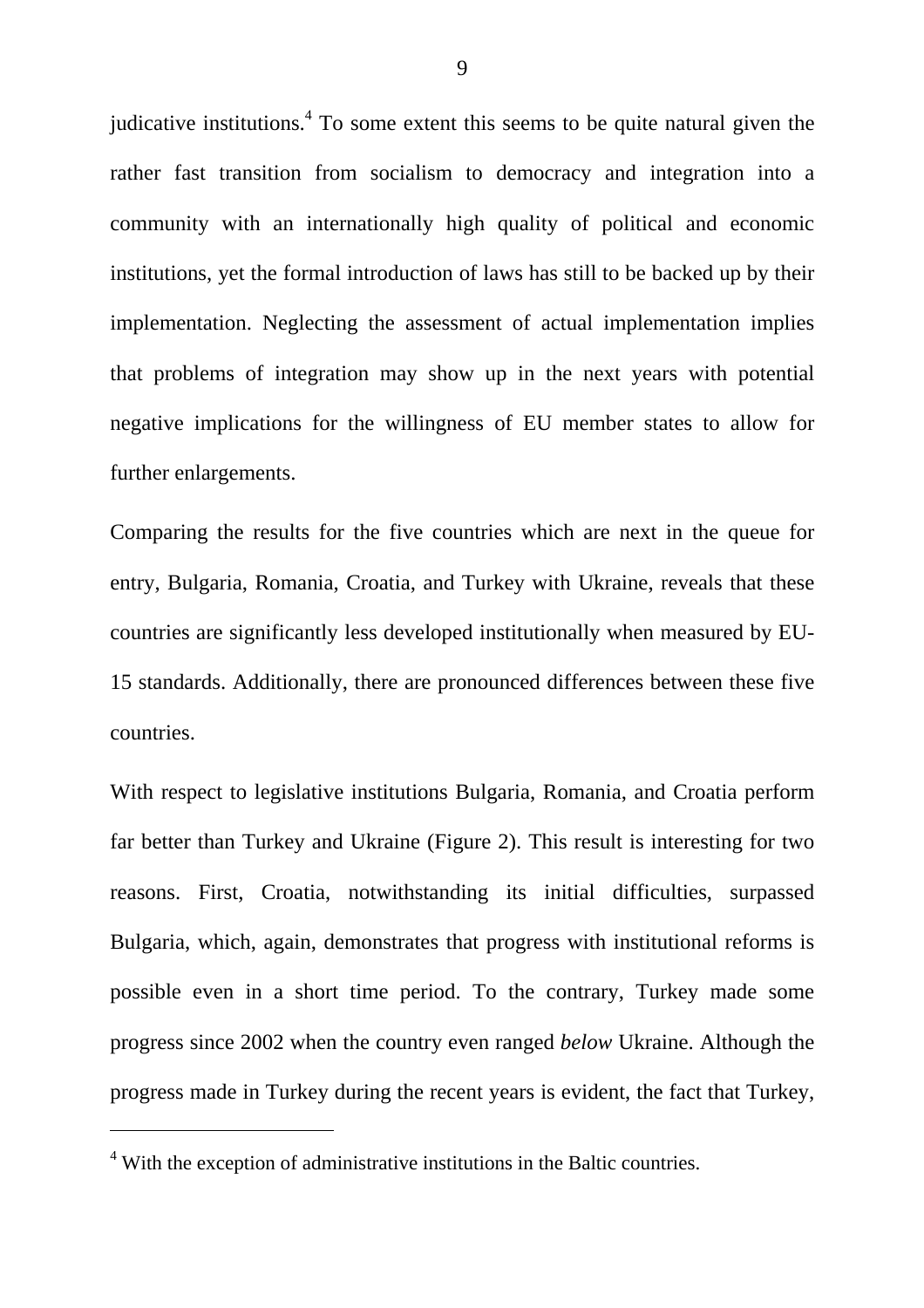according to the EU, has already fulfilled the political criteria demonstrates that the start of accession negotiations primarily depends on the political will of EU member states.

A different picture is drawn by the indicator on administrative institutions (Figure 3). As was to be expected on the basis of the comparison of country groups, the development of administrative institutions lags behind the development of legislative institutions in Bulgaria, Romania, Croatia, and Ukraine. Turkey is an exception because administrative institutions clearly perform better than legislative institutions. Although the difference from the EU standards is significant in all cases, Turkey, together with Bulgaria, Croatia, and Romania form a group of countries that comes closest. Ukraine is still far behind.

Finally, the indicator on judicative institutions (Figure 4) reveals that the five countries perform worse relative to the other institutional indicators. Again, Croatia outperforms the other countries. This result should have an impact on the prospects of Croatia to join the EU. If negotiations progress smoothly and the chapters will be closed quickly, it is at least difficult to argue that Croatia should wait longer than Romania, a country where administrative and judicative institutions even deteriorated since 2002. Once more, Ukraine still has a long way to go. Its judicative institutions are far behind Turkey.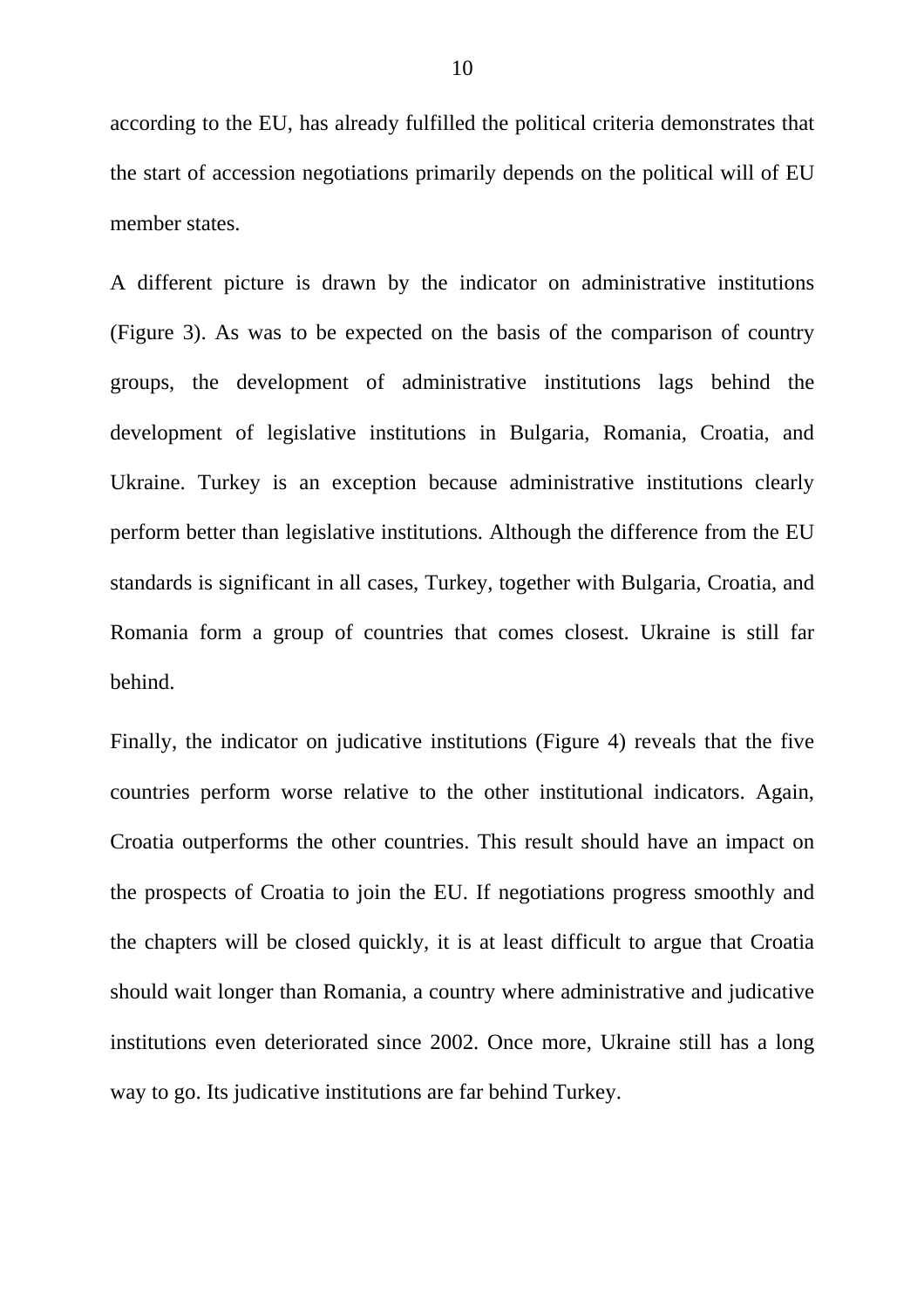Figure 5 summarizes the results of the three dimensions by showing the overall institutional performance in Balkan and Black Sea Europe. It is evident that Ukraine, together with Moldavia, holds the red lantern among the sample countries. The Kutschma heritage was clearly disastrous. There is, however, some hope. With respect to macroeconomic stability, Ukraine outperforms most of its competitors for EU entry. This implies that Ukraine can concentrate on institutional reforms in order to bring the country closer to Europe. Especially the case of Croatia—and to some extent also the case of the Baltic countries demonstrates that EU integration may help to focus the reform process of accession countries. Croatia even performs slightly better than Bulgaria.

Romania and Turkey form a second group with considerably worse institutions. This is not only true in a European perspective but also in absolute terms. In the case of Turkey, with negotiations still pending and open-ended, this has no repercussion for the EU. However, the results for Romania—EU entry scheduled for January 2007—should turn on some warning lights. Institutional deficits are clearly not likely to improve the support of EU enlargement among the EU population. This does not necessarily imply to stop the process of enlargement. It implies that institutional development in new member states as well as actual and potential accession countries should have a high priority on the EU agenda.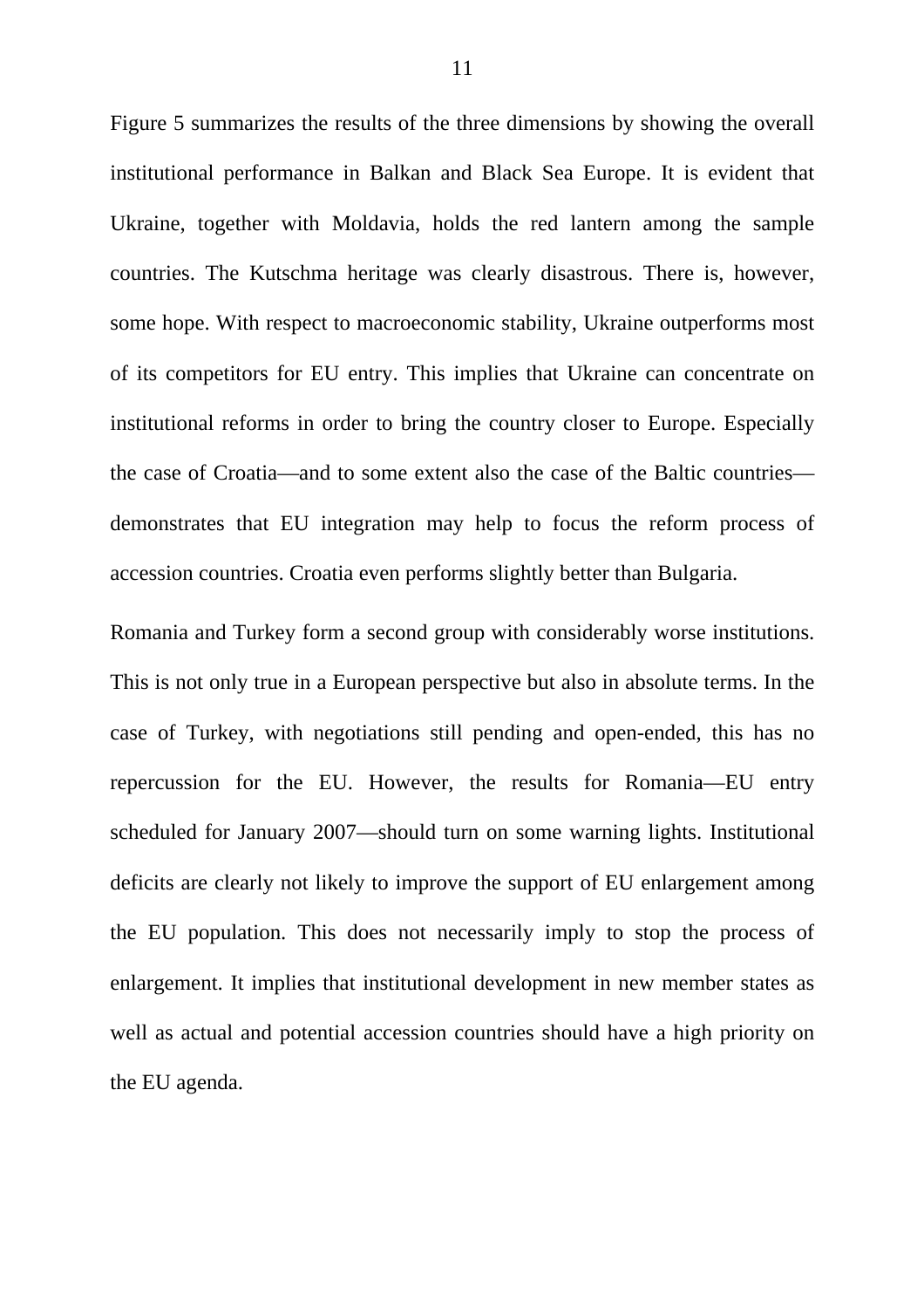### *3. Institutional Development in Neighboring Europe*

These conclusions might be criticized because they consider only the status of institutional quality as of 2004 and not the progress made in institutional development. The institutional development might be relevant for two reasons. First, institutions might have been very poor initially so that the status quo in 2004 underestimates the efforts made by European countries inspired by the chance to integrate into the EU. This should especially be relevant for Bulgaria, Croatia, Romania, and Ukraine which have been or are still transition countries.

Figure 6 reveals the progress in institutional development of the five countries under consideration. The six WBGI are available since 1996 and the differences between 1996 and 2004 confirm the argumentation above. In contrast to naïve expectations on the transition process not all countries' institutions improved over the years. By far the largest progress has been made by Bulgaria and Croatia. Croatia shows in fact positive developments in all indicators.

Again, Romania and Turkey reveal a rather mixed performance. In the case of Romania there is a strong deterioration of the indicator of Political Stability, no progress with respect to Control of Corruption and only little progress with respect to Rule of Law. The indicators for Voice and Accountability, Government Effectiveness and Regulatory Quality improved considerably. In the case of Turkey there is a strong deterioration of Regulatory Quality and Control of Corruption and no progress with respect to Government Effectiveness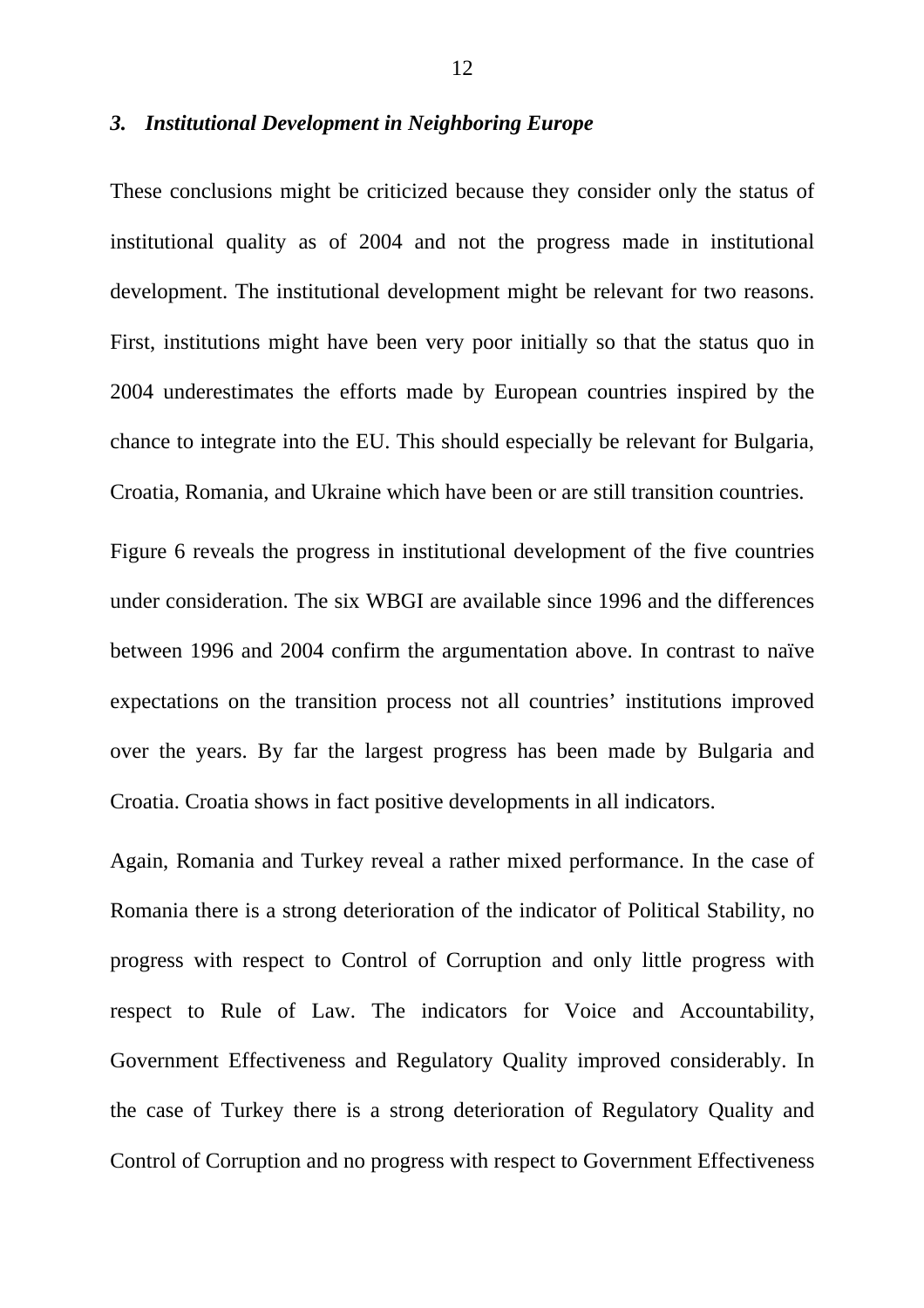and Rule of Law. Moreover, the promising improvement of Political Stability in Turkey took place until 2002 but has not been continued in recent years, whereas at least Voice and Accountability improved steadily over the years (see Table A1 which shows the results for all years). In Ukraine the quality of virtually all institutions deteriorated before the Orange Revolution. Up to that point the transition process did not continue towards better institutions.

Second, even if improvements of institutional quality are lacking, the quality of institutions might be relatively high when adjusted by the income level. As shown in Figure 1 there is a high correlation between institutional quality and income as country groups are ordered by income level. In Figures 7a-f, the income-adjusted institutional quality in the five accession countries is compared with that in a new member state of the EU (Slovak Republic) and two old member states with low and high income (Greece and Germany). The regression line, given by the full set of 204 countries, provides a benchmark for an average performance to be expected for countries with similar income levels.

While it was to be expected that the differences in institutional quality become smaller with rising income because of the strong relationship between institutions and income, some significant differences still remain. In almost all cases, EU member states perform on average better than countries of similar income levels while accession countries tend to perform worse than countries just at the benchmark regression line in terms of Government Effectiveness,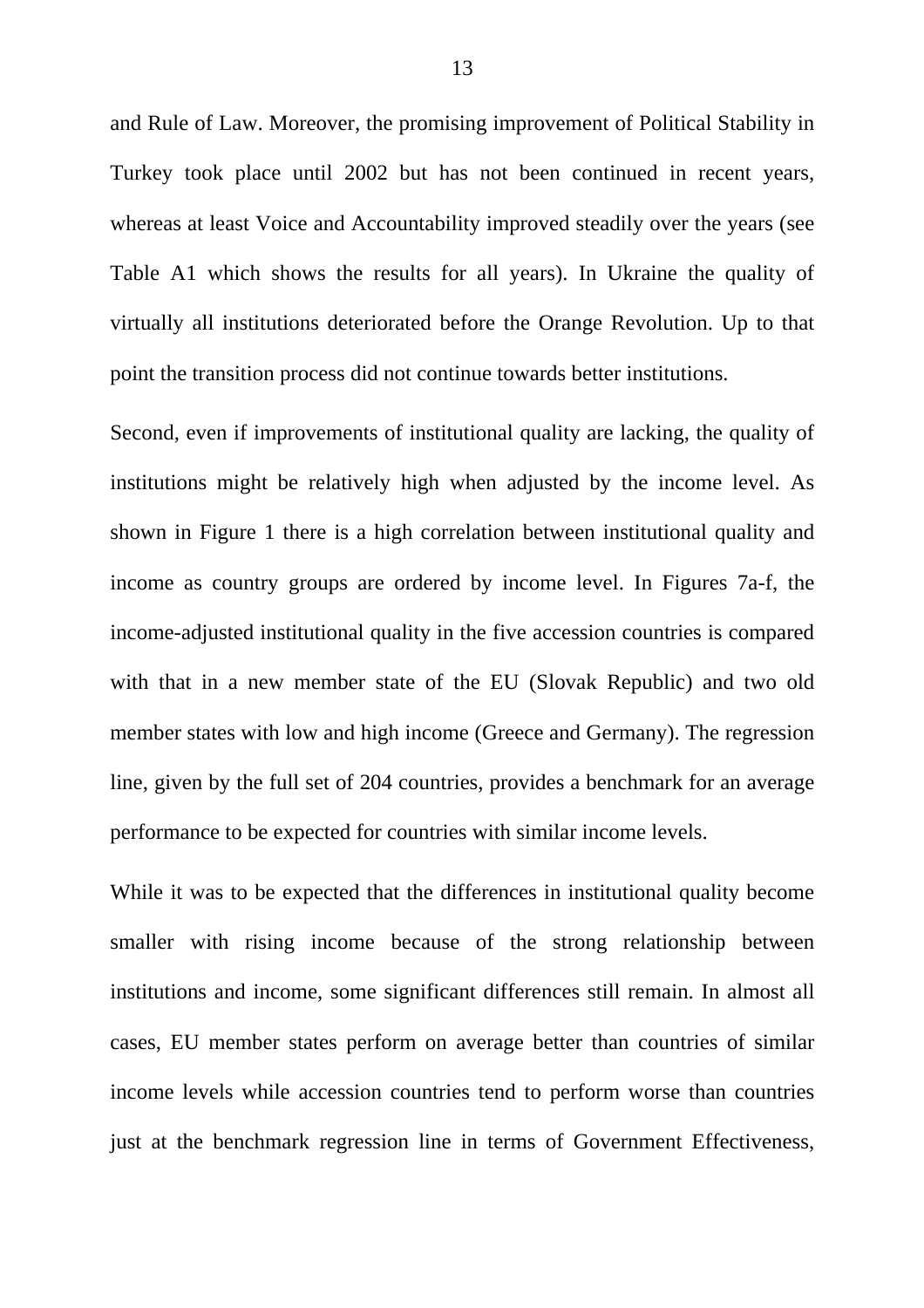Rule of Law, and Control of Corruption. Turkey (in all cases) and Ukraine (with one exception) perform worse than the benchmark. Romania, Bulgaria, and Croatia perform better with no clear pattern of one country outperforming the other two.

Overall, some of the absolute differences shown in Figures 2–5 are actually explained by income differences. However, it is not the case that the process of European integration governed by the Copenhagen criteria leads to a general harmonization of the quality of institutions, which would imply that new member states and accession countries would outperform the benchmark regression line more the lower their income level. Hence, differences in absolute values are likely to remain or depend on individual reform efforts of single countries.

### **IV. Implications for Further Enlargement**

The analysis of institutional development in Europe has demonstrated the challenges of European integration:

- Institutional development is of central importance for the process of integration.
- The countries in the Balkan and the Black Sea regions are still far away from the EU in terms of institutional development.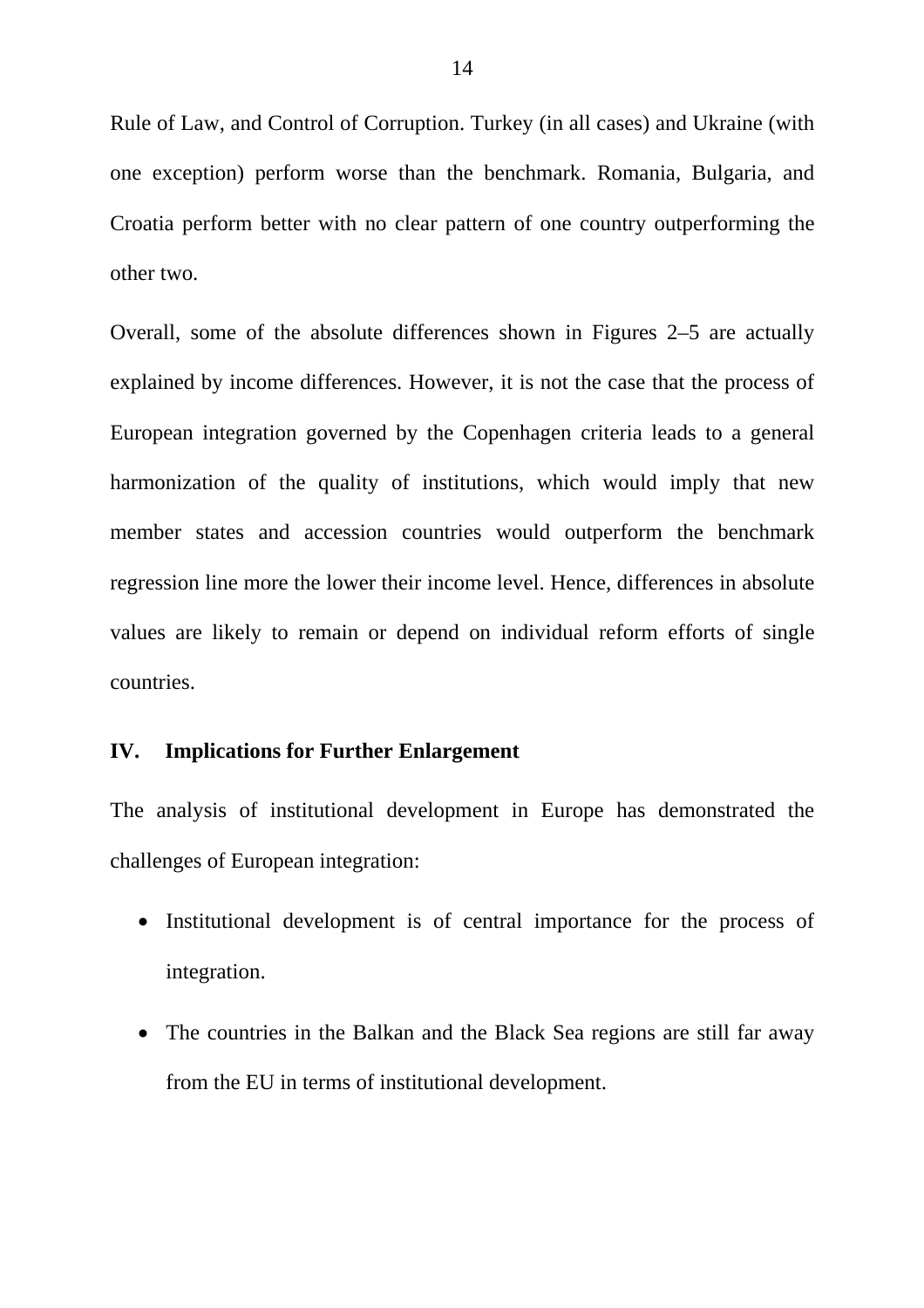- The EU, which has become considerably more heterogeneous by the recent enlargement, becomes even more heterogeneous in case of additional rounds of enlargement.
- Notwithstanding positive evaluations by the European Commission, institutional deficits are still evident particularly in Romania and Turkey.[5](#page-16-0)
- For Ukraine, the Kutschma heritage was clearly disastrous in terms of institutional development.

One implication for the process of further enlargement is that Croatia should have good prospects to join the EU rather soon. Compared to the other countries institution building in Croatia was rather intensive and sustainable. Unfortunately, the EU so far always favored the regatta principle, i.e., that a group of countries rather than single countries join the EU at the same point in time. This regatta principle reduces the costs of an adjustment of negotiation weights, job allocations, and financial funds. Hence, Croatia may have missed a good chance to catch up and join the EU together with Bulgaria and Romania by not cooperating with the UN war crimes tribunal.

While Croatia already has a perspective to join the EU, negotiations with Turkey will decide where the enlargement process ends and where the European neighborhood begins. The picture drawn by the World Bank Governance

 $\overline{a}$ 

<span id="page-16-0"></span><sup>&</sup>lt;sup>5</sup> For country studies on Bulgaria, Romania, Croatia, and Turkey, see Gawrich and Schweickert (2004: 153–186).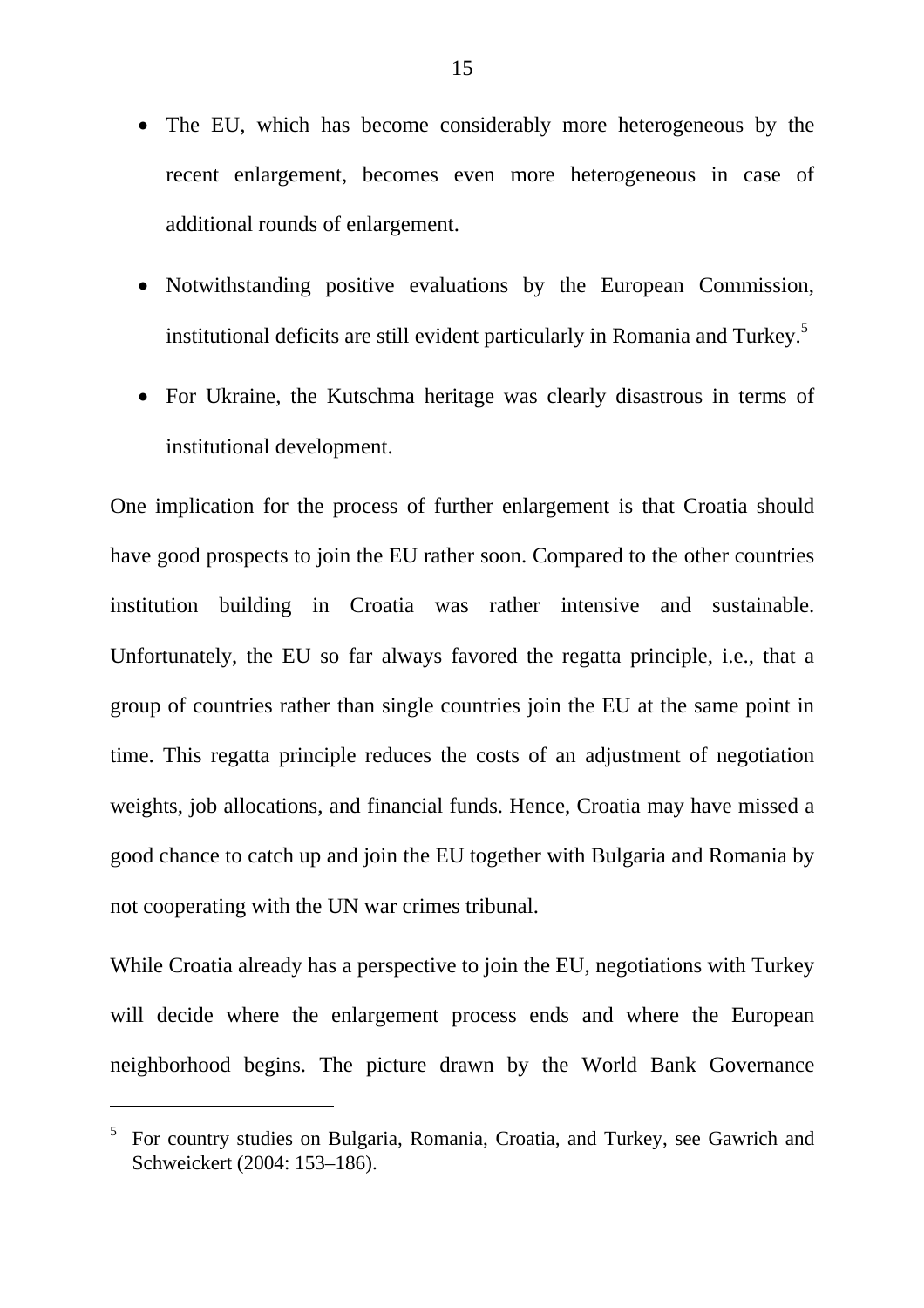Indicators is not encouraging but, at the same time, does not speak against membership of Turkey. The examples of Croatia and other transition countries suggest that even large institutional deficits can be overcome in relatively short time. This provides hope for the Ukraine to join Turkey in the process of EU accession.

The EU-South enlargement and the following convergence in institutional quality as well as income levels reveals that integration with EU's core countries (e.g. Benelux, France, Germany, Italy) and importing their institutions is the road towards political stability and economic prosperity. Recently, the new member states in central Europe and the Baltic followed this example. Bulgaria and Romania are to follow. These successful experiences give the European Commission a prominent role also in supporting institution building in its neighboring countries. The Balkans, Turkey and Ukraine are likely to benefit from continued EU assistance leading to economic growth and paying back current EU member states by delivering political stability in Europe.

Meanwhile, the further process of political integration is loosing support in some of EU's core countries, namely France and the Netherlands, putting stumbling blocks in the way not only towards the constitution but also the likelihood of further enlargements. For many countries, full EU membership is to far out of reach in order to serve as a convincing perspective to motivate institutional change and the European Neighbourhood Policy is a highly imperfect substitute.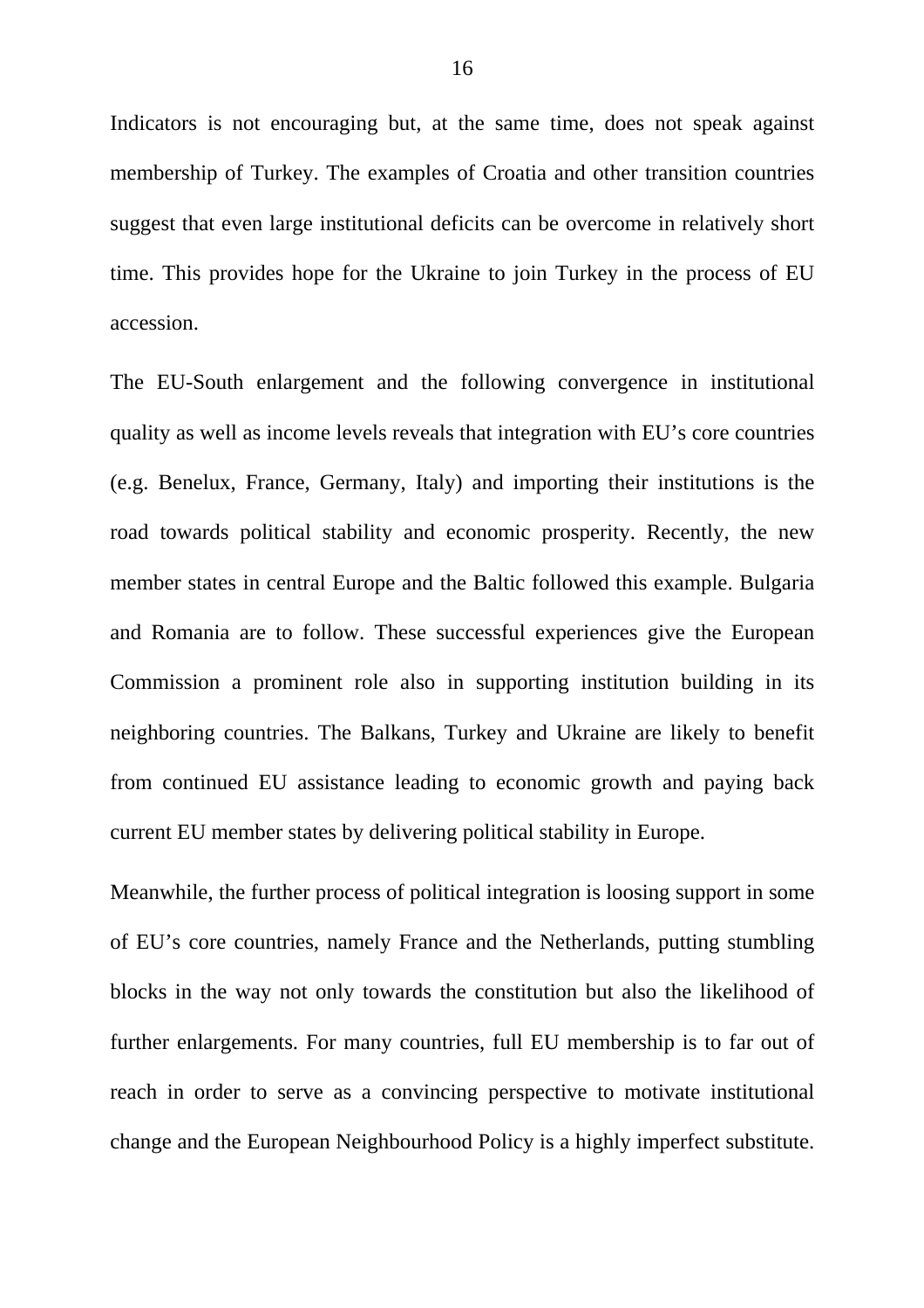A viable option may be to revive the European Economic Area for EU's neighbors. Such a strategy would avoid political integration with large transfers but still deliver the benefits of a common institutional framework.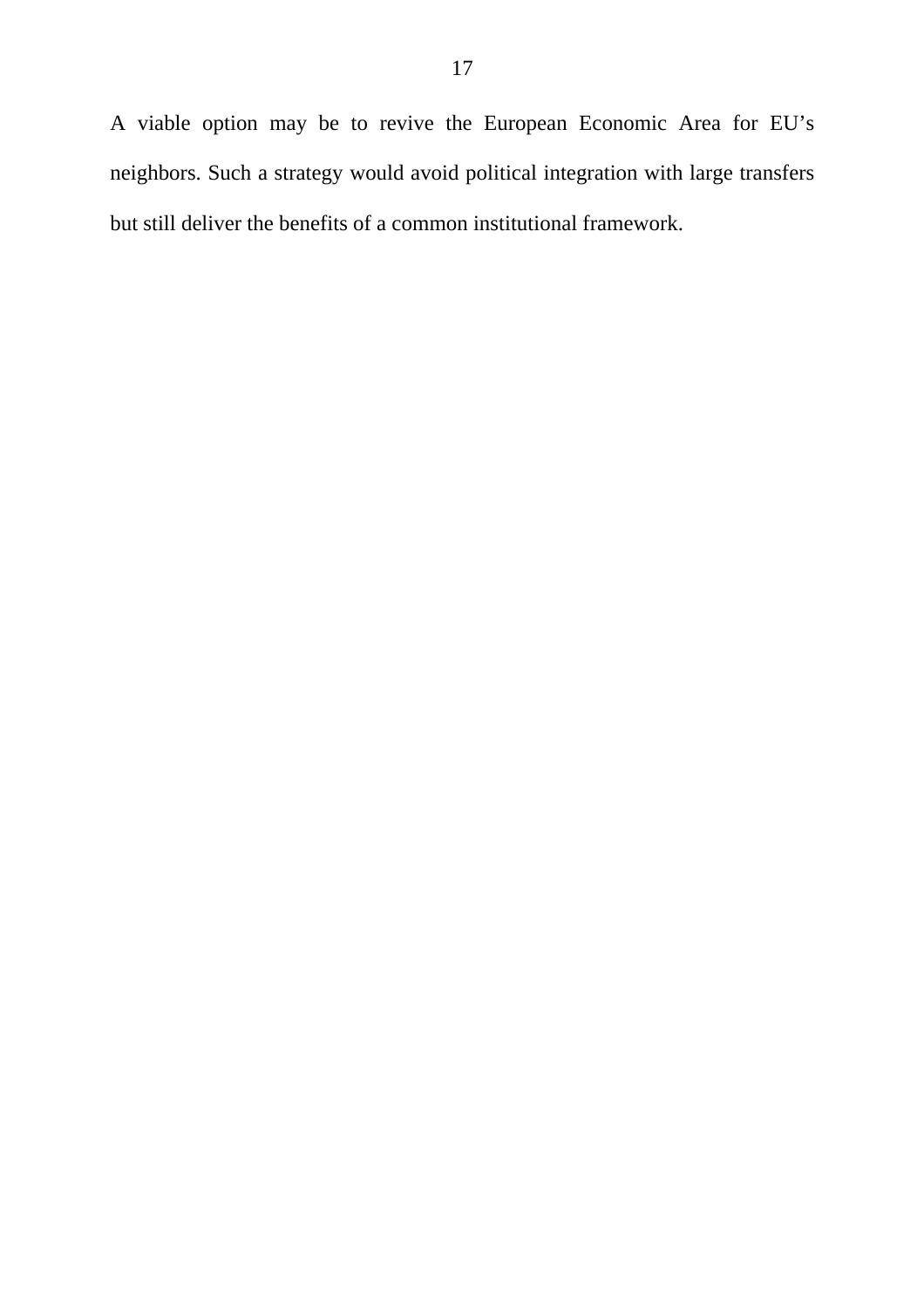

Figure 1: Overall Institutional Development in Groups of European Countries, 2004

Note: Country groups ordered by income level.

Source: Kaufmann et al. (2005); own calculations.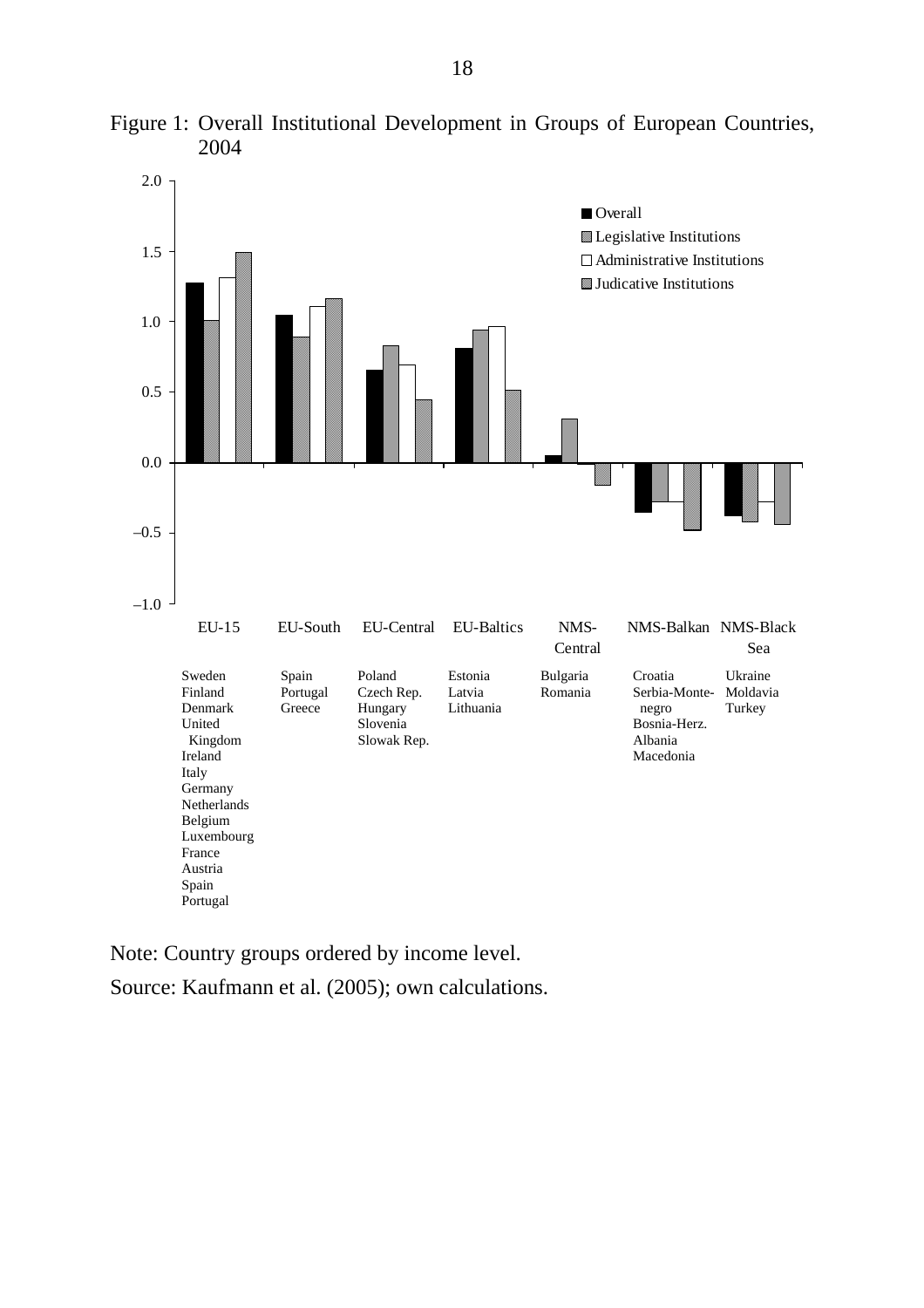

Figure 2: Legislative Institutions in Non-EU Europe, 2004

Source: Kaufmann et al. (2005); own calculations.

Figure 3: Administrative Institutions in Non-EU Europe, 2004



Source: Kaufmann et al. (2005); own calculations.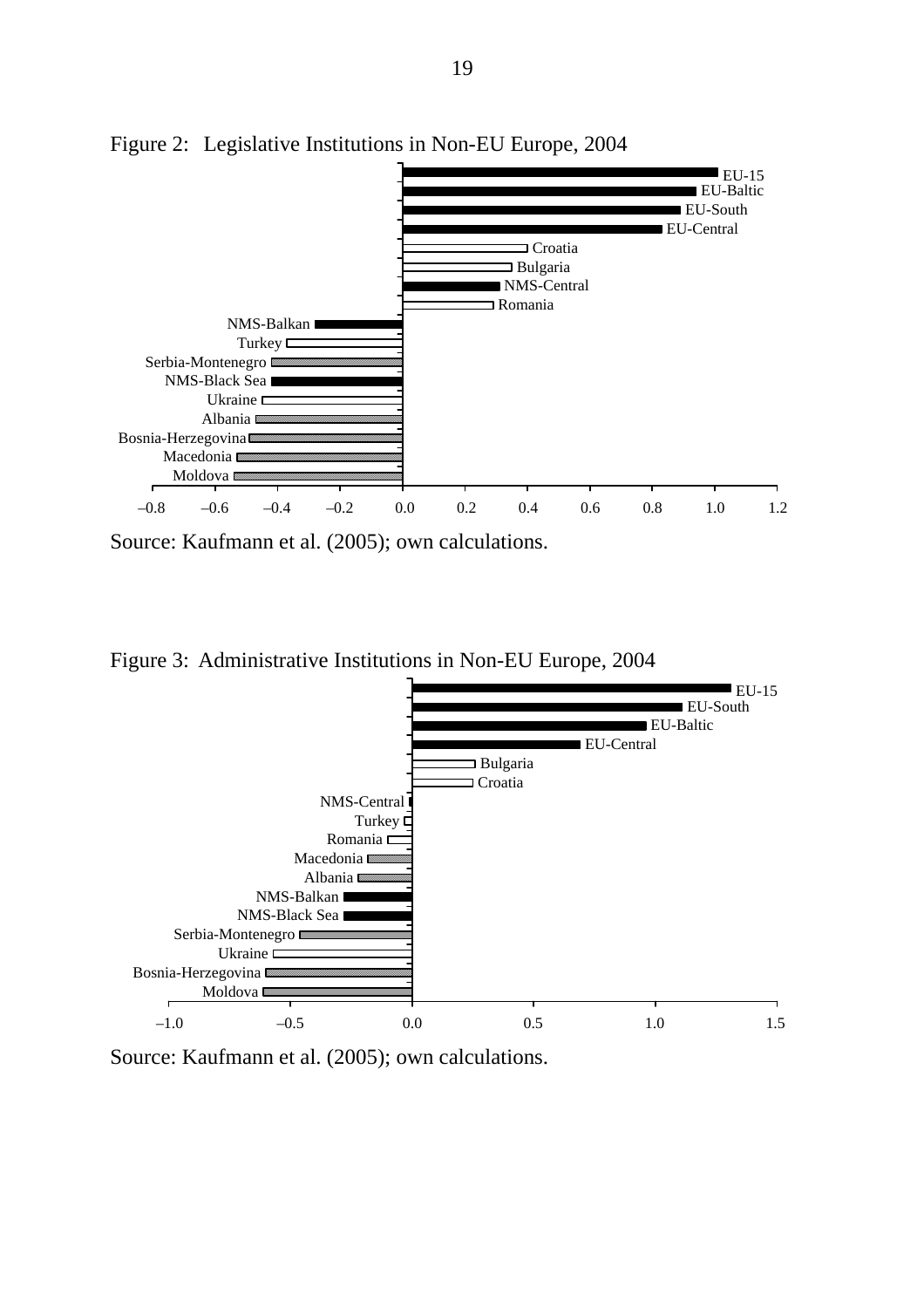

Figure 4: Judicative Institutions in Non-EU Europe, 2004

Source: Kaufmann et al. (2005); own calculations.

Figure 5: Overall Institutions in Non-EU Europe, 2004



Source: Kaufmann et al. (2005); own calculations.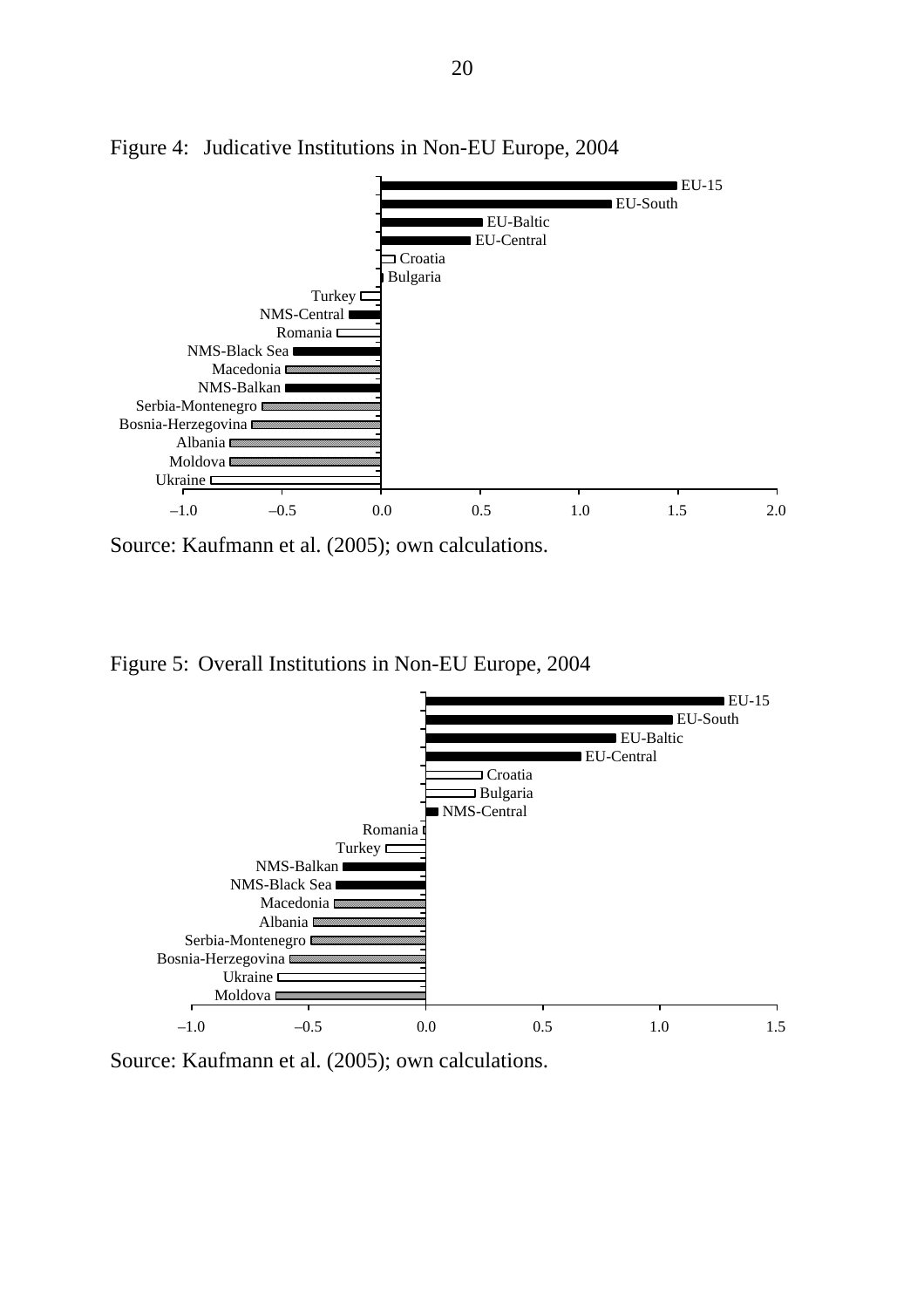

Figure 6: Institutional Progress in Non-Member Countries, 1996–2004

Source: Kaufmann et al. (2005); own calculations.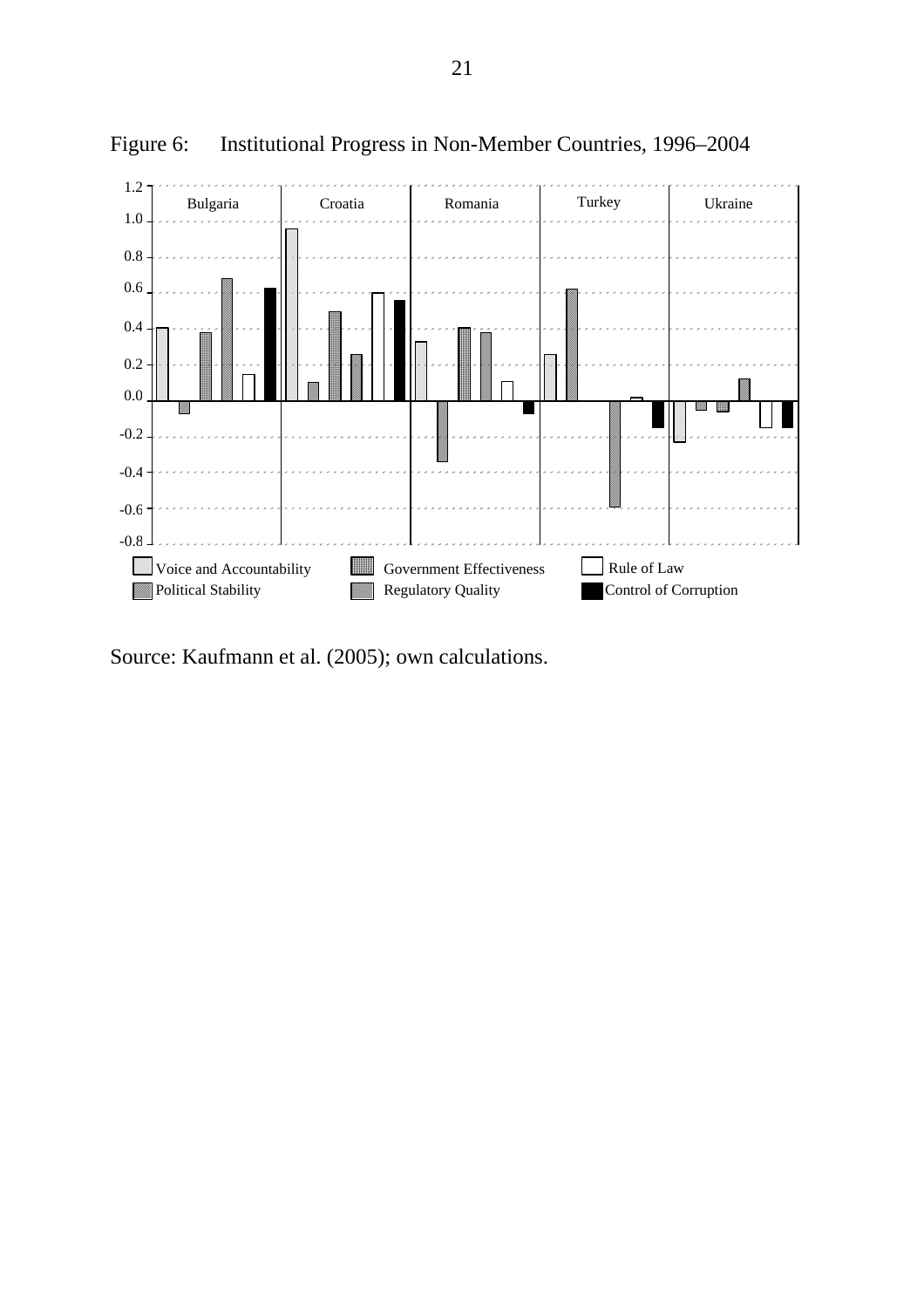

Figure 7a: Voice and Accountability

Figure 7b: Political Stability

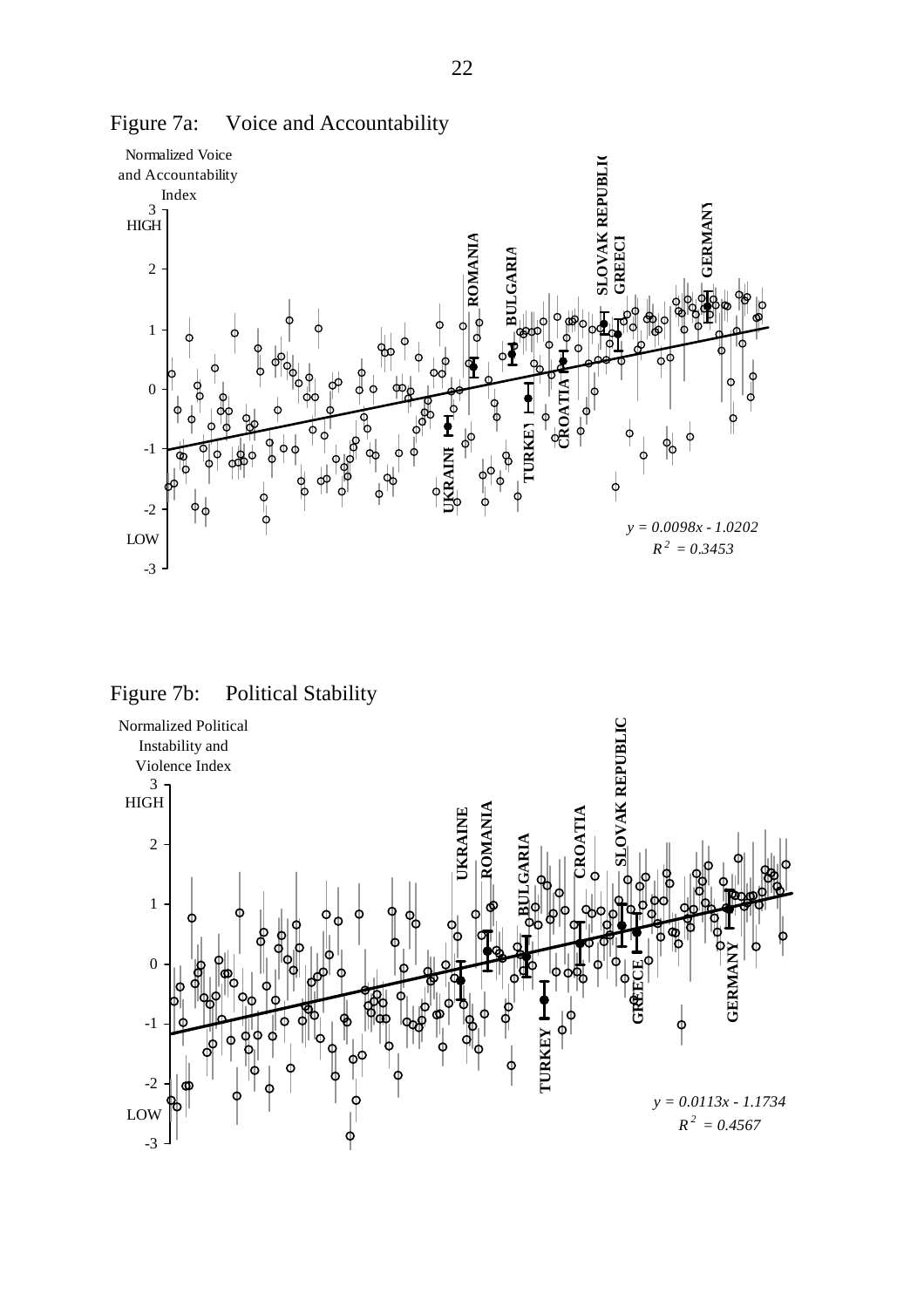

Figure 7c: Government Effectiveness



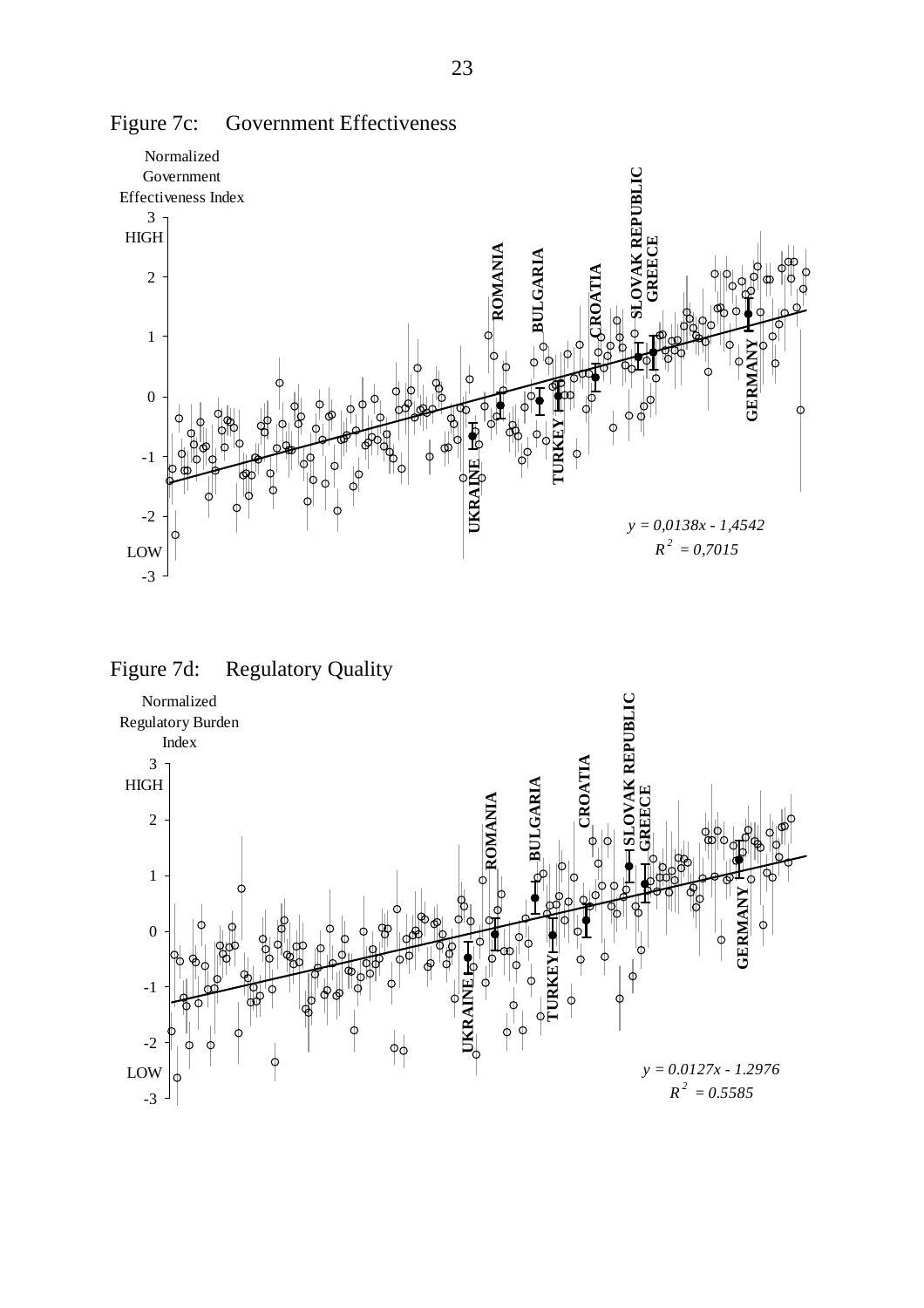

Figure 7e: Rule of Law



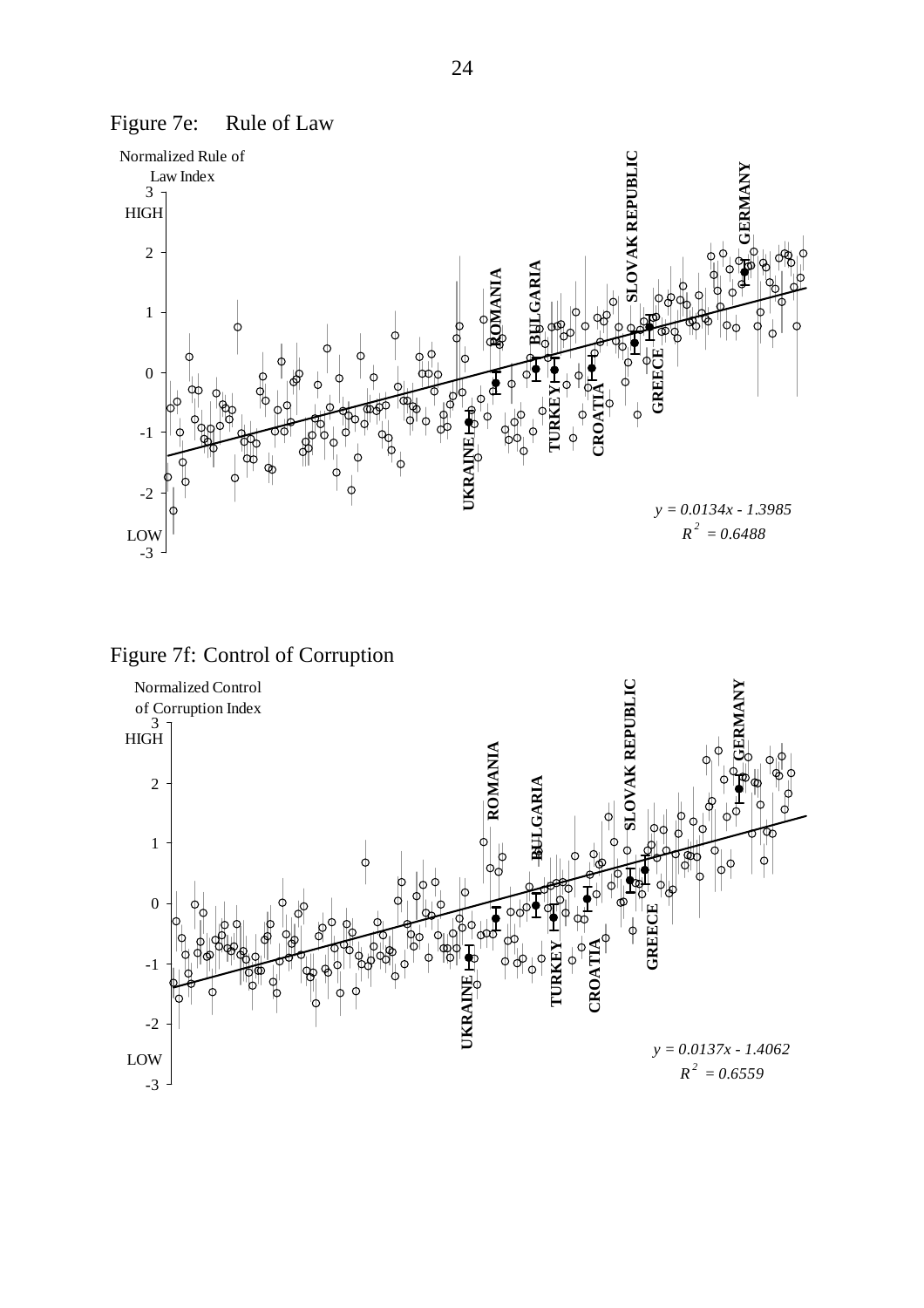| Country  |                                 |         |                          |         |         |         |                           |         |                            |         |         |         |
|----------|---------------------------------|---------|--------------------------|---------|---------|---------|---------------------------|---------|----------------------------|---------|---------|---------|
|          |                                 |         | <b>Estimated</b>         |         |         | Diff.   |                           |         | <b>Estimated</b>           |         |         | Diff.   |
|          | 2004                            | 2002    | 2000                     | 1998    | 1996    |         | 2004                      | 2002    | 2000                       | 1998    | 1996    |         |
|          |                                 |         | Voice and Accountability |         |         |         |                           |         | <b>Political Stability</b> |         |         |         |
| Bulgaria | 0.58                            | 0.56    | 0.51                     | 0.40    | 0.17    | 0.41    | 0.13                      | 0.56    | 0.30                       | 0.44    | 0.19    | $-0.07$ |
| Croatia  | 0.46                            | 0.49    | 0.38                     | $-0.30$ | $-0.50$ | 0.96    | 0.35                      | 0.48    | 0.49                       | 0.46    | 0.24    | 0.10    |
| Romania  | 0.36                            | 0.41    | 0.43                     | 0.24    | 0.03    | 0.33    | 0.22                      | 0.34    | 0.01                       | 0.20    | 0.56    | $-0.34$ |
| Turkey   | $-0.15$                         | $-0.47$ | $-0.65$                  | $-0.92$ | $-0.41$ | 0.26    | $-0.60$                   | $-0.66$ | $-1.01$                    | $-1.10$ | $-1.21$ | 0.62    |
| Ukraine  | $-0.62$                         | $-0.64$ | $-0.39$                  | $-0.14$ | $-0.39$ | $-0.23$ | $-0.27$                   | 0.12    | $-0.48$                    | $-0.19$ | $-0.22$ | $-0.05$ |
|          | <b>Government Effectiveness</b> |         |                          |         |         |         | <b>Regulatory Quality</b> |         |                            |         |         |         |
| Bulgaria | $-0.08$                         | $-0.02$ | $-0.16$                  | $-0.94$ | $-0.45$ | 0.38    | 0.60                      | 0.62    | 0.22                       | 0.47    | $-0.08$ | 0.68    |
| Croatia  | 0.32                            | 0.23    | 0.15                     | 0.30    | $-0.17$ | 0.50    | 0.19                      | 0.19    | 0.31                       | 0.34    | $-0.08$ | 0.26    |
| Romania  | $-0.15$                         | $-0.30$ | $-0.59$                  | $-0.61$ | $-0.55$ | 0.41    | $-0.06$                   | 0.04    | $-0.27$                    | 0.30    | $-0.43$ | 0.38    |
| Turkey   | 0.01                            | $-0.16$ | $-0.07$                  | $-0.31$ | 0.01    | 0.00    | $-0.07$                   | 0.05    | 0.24                       | 0.86    | 0.51    | $-0.59$ |
| Ukraine  | $-0.67$                         | $-0.76$ | $-0.78$                  | $-0.97$ | $-0.61$ | $-0.06$ | $-0.48$                   | $-0.62$ | $-1.22$                    | $-0.89$ | $-0.59$ | 0.12    |
|          | Rule of Law                     |         |                          |         |         |         | Control of Corruption     |         |                            |         |         |         |
| Bulgaria | 0.05                            | 0.01    | $-0.13$                  | $-0.22$ | $-0.09$ | 0.15    | $-0.04$                   | $-0.15$ | $-0.13$                    | $-0.50$ | $-0.67$ | 0.63    |
| Croatia  | 0.07                            | 0.09    | 0.14                     | $-0.04$ | $-0.53$ | 0.60    | 0.08                      | 0.25    | 0.04                       | $-0.33$ | $-0.48$ | 0.56    |
| Romania  | $-0.18$                         | $-0.15$ | $-0.22$                  | $-0.25$ | $-0.29$ | 0.11    | $-0.25$                   | $-0.32$ | $-0.45$                    | $-0.38$ | $-0.18$ | $-0.07$ |
| Turkey   | 0.04                            | $-0.05$ | 0.05                     | 0.19    | 0.03    | 0.02    | $-0.23$                   | $-0.40$ | $-0.28$                    | $-0.01$ | 0.08    | $-0.31$ |
| Ukraine  | $-0.83$                         | $-0.84$ | $-0.72$                  | $-0.76$ | $-0.67$ | $-0.15$ | $-0.89$                   | $-0.97$ | $-0.96$                    | $-0.89$ | $-0.74$ | $-0.15$ |

| Table A1— Institutional Progress in Actual and Potential Accession Countries, 1996–2004 |  |  |  |  |  |  |  |  |  |
|-----------------------------------------------------------------------------------------|--|--|--|--|--|--|--|--|--|
|-----------------------------------------------------------------------------------------|--|--|--|--|--|--|--|--|--|

Source: Kaufmann et al. (2005); own calculations.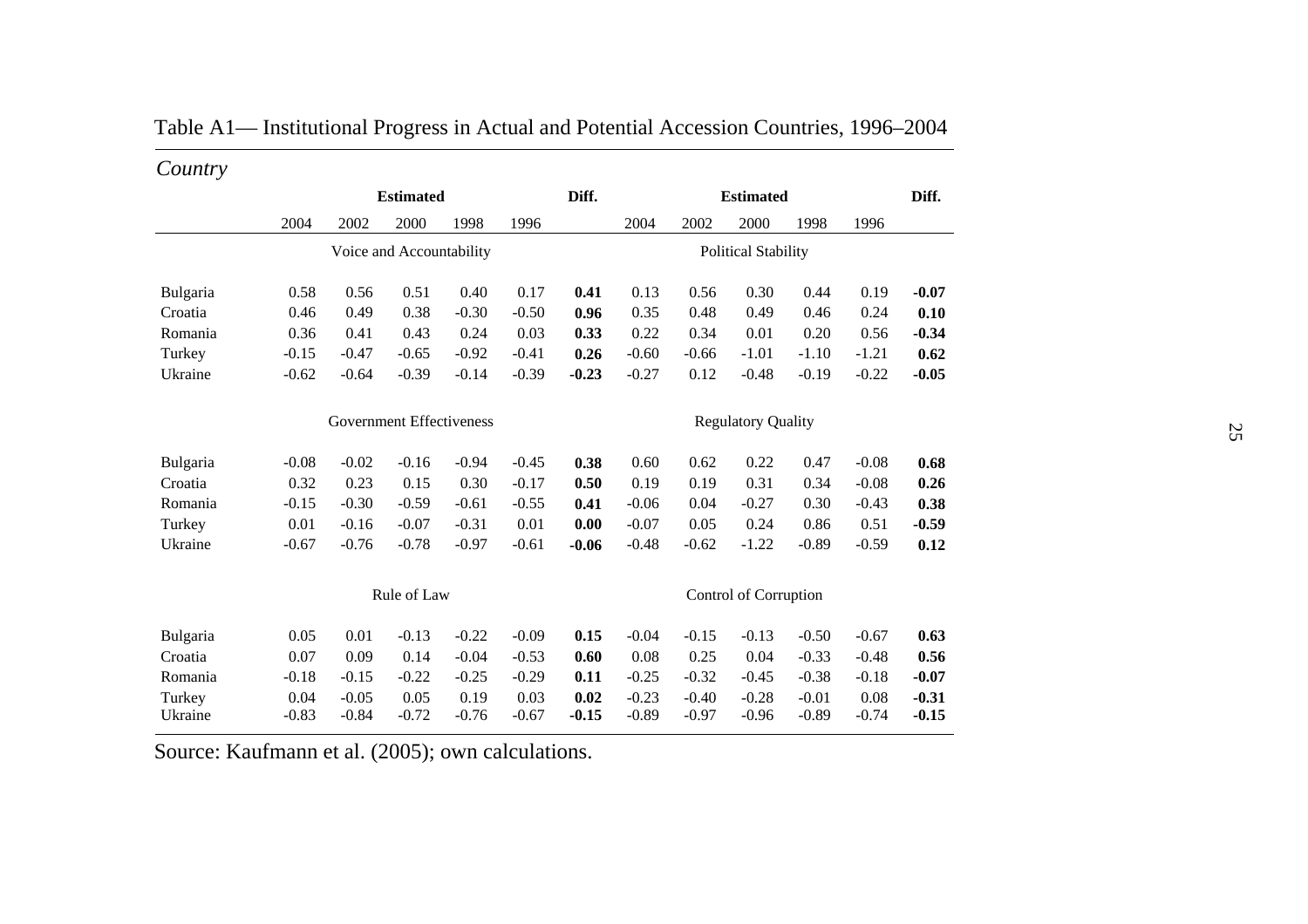### **References**

- Acemoglu, D., S. Johnson, and J.A. Robinson (2001). The Colonial Origins of Comparative Development: An Empirical Investigation. *American Economic Review* 91 (5): 1369–1401.
- Alesina, A., I. Angeloni, and F. Etro (2001). The Political Economy of International Unions. NBER Working Paper 8645. National Bureau of Economic Research, Cambridge, Mass.
- Easterly, W. and R. Levine (2002). Tropics, Germs, and Crops: How Endowments Influence Economic Development. NBER Working Paper 9106. National Bureau of Economic Research, Cambridge, Mass.
- Edison, H. (2003). Testing the Links: How Strong are the Links Between Institutional Quality and Economic Performance. *Finance & Development* 40 (2): 35–37.
- European Commission (2003). *Wider Europe-Neighbourhood: Proposed New Framework for Relations with the EU's Eastern and Southern Neighbours*. Brussels.
- European Commission (2004). European Neighbourhood Policy: Strategy Paper, Brussels.
- Foders, F., D. Piazolo, and R. Schweickert (2002). Ready to Join the EU? On the Status of Reform in the Candidate Countries. *World Economics* 3 (4): 43–72.
- Gawrich, A. and R. Schweickert (2004). Institutionelle Entwicklung in Europa—Wie weit sind die südosteuropäischen Länder? *Die Weltwirtschaft* 2: 153–186.
- Inglehart, R., H.-D. Klingemann, and Ch. Welzel (2001). Economic Development, Cultural Change and Democratic Institutions – Exploring Linkages Across 63 Societies. In: L.-H. Roeller and Ch. Wey (eds), *Die soziale Marktwirtschaft in der neuen Weltwirtschaft*. *WZB-Jahrbuch 2001*. Berlin.
- Kaufmann, D., A. Kraay, and M. Mastruzzi (2005). Governance Matters IV, Governance Indicators for 1996–2004. The World Bank, World Bank Institute. Washington, D.C. Draft, via Internet <[www.worldbank.org/](http://www.worldbank.org/wbi/governance) [wbi/governance>](http://www.worldbank.org/wbi/governance).
- Kaufmann, D., A. Kraay, and P. Zoido-Lobatón (1999). Aggregating Governance Indicators. Policy Research Working Paper 2195. The World Bank, Washington, D.C.